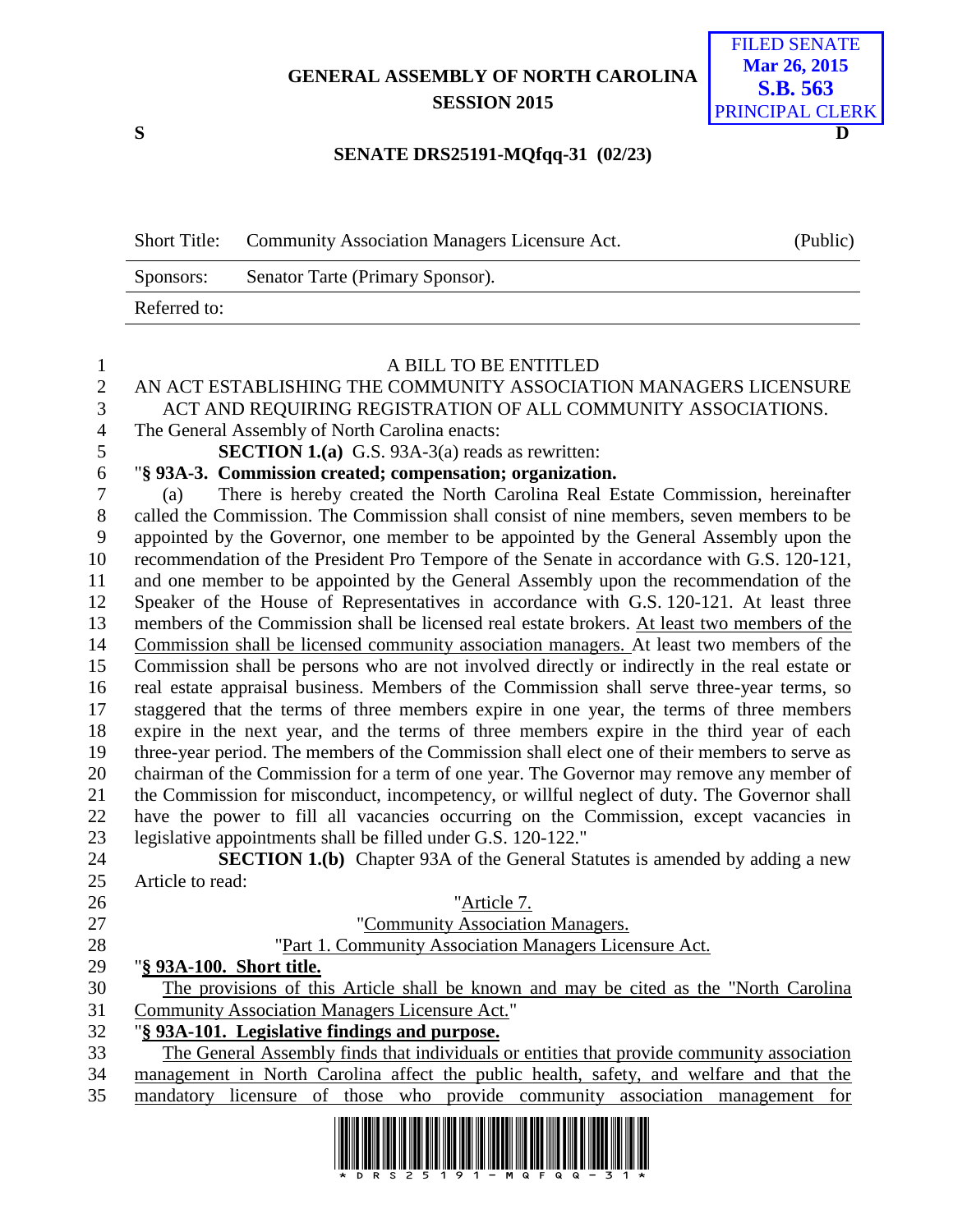## **General Assembly of North Carolina Session 2015**

| $\mathbf{1}$     |                                                                                                                                                                                         |                   | compensation is necessary to ensure minimum standards of competency. It is the purpose and       |  |
|------------------|-----------------------------------------------------------------------------------------------------------------------------------------------------------------------------------------|-------------------|--------------------------------------------------------------------------------------------------|--|
| $\mathbf{2}$     | intent of this Article to protect the public from individuals or entities unqualified to provide                                                                                        |                   |                                                                                                  |  |
| 3                | community association management and from unprofessional conduct by individuals or entities                                                                                             |                   |                                                                                                  |  |
| 4                | licensed pursuant to this Article.                                                                                                                                                      |                   |                                                                                                  |  |
| 5                | "§ 93A-102. Definitions.                                                                                                                                                                |                   |                                                                                                  |  |
| 6                |                                                                                                                                                                                         |                   | The following definitions apply in this Article:                                                 |  |
| $\boldsymbol{7}$ | (1)                                                                                                                                                                                     |                   | Community association. $-$ An association or organization of the owners of                       |  |
| 8                |                                                                                                                                                                                         |                   | residential condominiums, time shares, townhouses, apartments, or lots in a                      |  |
| 9                |                                                                                                                                                                                         |                   | planned community or subdivision that is subject to a uniform scheme of                          |  |
| 10               |                                                                                                                                                                                         |                   | restrictive covenants, in which owner membership is made mandatory by                            |  |
| 11               |                                                                                                                                                                                         |                   | covenant, contract, or deed, and is authorized to collect dues, assessments, or                  |  |
| 12               |                                                                                                                                                                                         |                   | other payments from owner-members.                                                               |  |
| 13               | (2)                                                                                                                                                                                     |                   | Community association manager. - Any person, partnership, firm,                                  |  |
| 14               |                                                                                                                                                                                         |                   | corporation, limited liability company, association, or other business entity                    |  |
| 15               |                                                                                                                                                                                         |                   | who, for compensation or other valuable consideration or promise thereof,                        |  |
| 16               |                                                                                                                                                                                         |                   | performs any of the following on behalf of a community association:                              |  |
| 17               |                                                                                                                                                                                         | a.                | Acts with the authority of a community association in its business,                              |  |
| 18               |                                                                                                                                                                                         |                   | legal, financial, or other transactions and communications with                                  |  |
| 19               |                                                                                                                                                                                         |                   | association members and nonmembers.                                                              |  |
| 20               |                                                                                                                                                                                         | <u>b.</u>         | Executes the resolutions and decisions of the government of a                                    |  |
| 21               |                                                                                                                                                                                         |                   | community association or, with the authority of the association,                                 |  |
| 22               |                                                                                                                                                                                         |                   | enforces the rights of the association secured by statutes, contract,                            |  |
| 23               |                                                                                                                                                                                         |                   | covenant, rule, or bylaw.                                                                        |  |
| 24               |                                                                                                                                                                                         | $\underline{c}$ . | Collects, disburses, or otherwise exercises dominion or control over                             |  |
| 25               |                                                                                                                                                                                         |                   | money or other property belonging to a community association.                                    |  |
| 26               |                                                                                                                                                                                         | <u>d.</u>         | Prepares budgets, financial statements, or other financial reports for a                         |  |
| 27               |                                                                                                                                                                                         |                   | community association.                                                                           |  |
| 28               |                                                                                                                                                                                         | e.                | Negotiates contracts or otherwise coordinates or arranges for services                           |  |
| 29               |                                                                                                                                                                                         |                   | or the purchase of property or goods for or on behalf of a community                             |  |
| 30               |                                                                                                                                                                                         |                   | association.                                                                                     |  |
| 31               |                                                                                                                                                                                         | <u>f.</u>         | Offers or solicits to perform any of the acts or services in                                     |  |
| 32               |                                                                                                                                                                                         |                   | sub-subdivisions a. through e. of this subdivision on behalf of a                                |  |
| 33               |                                                                                                                                                                                         |                   | community association.                                                                           |  |
| 34               | (3)                                                                                                                                                                                     |                   | Private community association manager school. - Any community                                    |  |
| 35               |                                                                                                                                                                                         |                   | association manager educational entity that is privately owned and operated                      |  |
| 36               |                                                                                                                                                                                         |                   | by an individual, partnership, corporation, limited liability company, or                        |  |
| 37               |                                                                                                                                                                                         |                   | association, and which conducts, for a profit or tuition charge, community                       |  |
| 38               |                                                                                                                                                                                         |                   | association manager pre-licensing or continuing education courses. A                             |  |
| 39               |                                                                                                                                                                                         |                   | proprietary business or trade school licensed by the State Board of                              |  |
| 40               |                                                                                                                                                                                         |                   | Community Colleges under G.S. 115D-90 to conduct courses other than the                          |  |
| 41               |                                                                                                                                                                                         |                   | community association manager courses described in this Article shall not be                     |  |
| 42               |                                                                                                                                                                                         |                   | considered a private community association manager school.                                       |  |
| 43               | "§ 93A-103. License required.                                                                                                                                                           |                   |                                                                                                  |  |
| 44               |                                                                                                                                                                                         |                   | On or after July 1, 2016, it shall be unlawful for any person, partnership, corporation,         |  |
| 45               |                                                                                                                                                                                         |                   | limited liability company, association, firm, or other business entity in this State to act as a |  |
| 46               |                                                                                                                                                                                         |                   | community association manager, directly or indirectly engage in the business of community        |  |
| 47               |                                                                                                                                                                                         |                   | association management, hold themselves out to be a community association manager, or use        |  |
| 48               |                                                                                                                                                                                         |                   | the title "Community Association Manager," or any variation thereof, without first obtaining a   |  |
| 49<br>50         | community association manager license issued by the Commission under the provisions of this<br>Chapter. A license must be obtained from the Commission even if the person, partnership, |                   |                                                                                                  |  |
| 51               | corporation, limited liability company, firm, association, or other business entity is licensed in                                                                                      |                   |                                                                                                  |  |
|                  |                                                                                                                                                                                         |                   |                                                                                                  |  |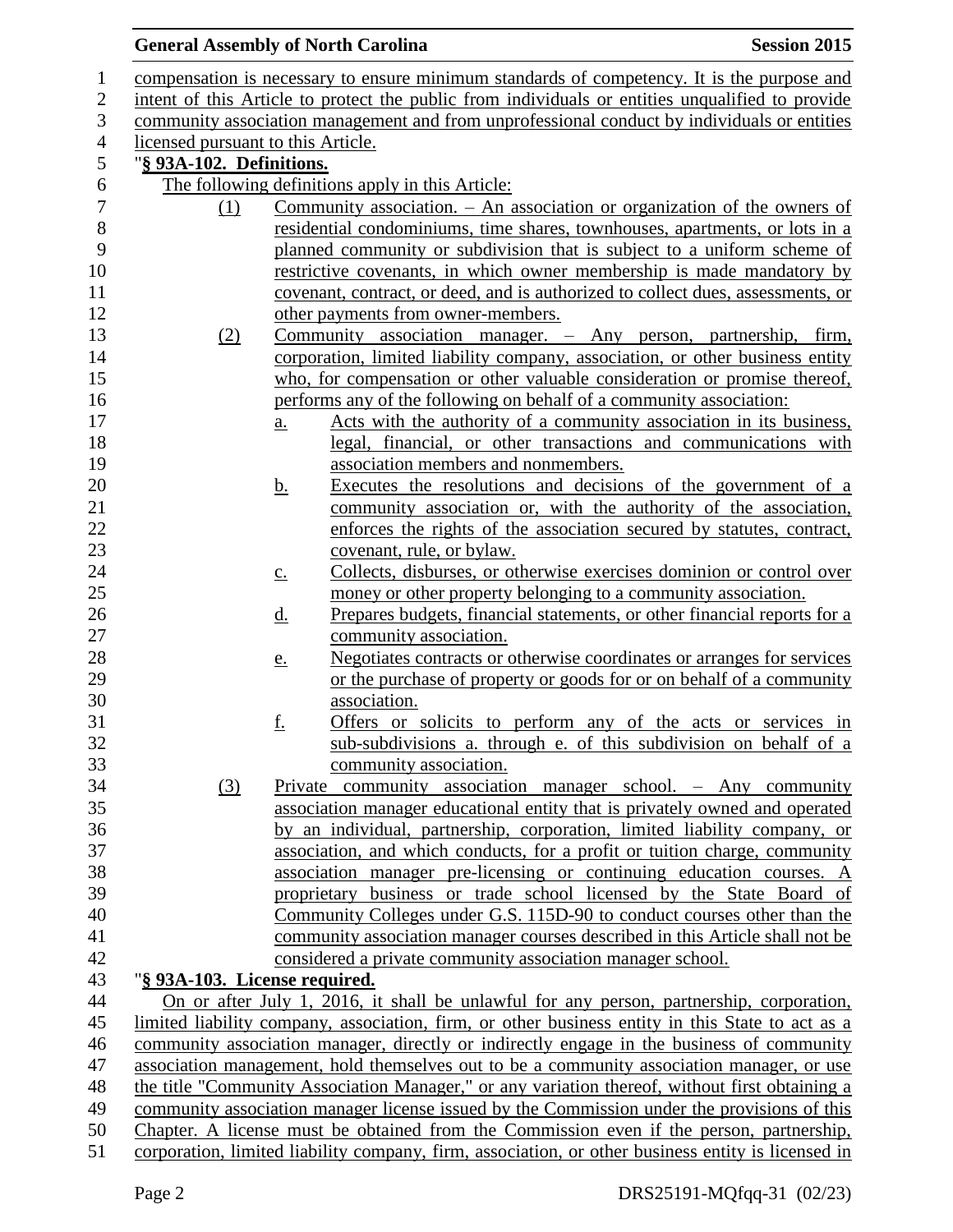|                         | <b>Session 2015</b><br><b>General Assembly of North Carolina</b>                              |
|-------------------------|-----------------------------------------------------------------------------------------------|
|                         | another state and is affiliated or otherwise associated with a licensed community association |
| manager in this State.  |                                                                                               |
| "§ 93A-104. Exemptions. |                                                                                               |
|                         | The provisions of this Article shall not apply to any of the following:                       |
| (1)                     | An officer or member of a community association who, for no compensation                      |
|                         | or expectation thereof, performs the acts or services of a community                          |
|                         | association manager.                                                                          |
| (2)                     | The acts or services performed by an attorney who is an active member of                      |
|                         | the North Carolina State Bar and is engaged as an attorney to represent a                     |
|                         | community association or community association manager in matters that                        |
|                         | constitute the practice of law under Chapter 84 of the General Statutes.                      |
| (3)                     | The acts or services performed by a real estate broker who is actively                        |
|                         | licensed by the Commission pursuant to Article 1 of this Chapter and is                       |
|                         | engaged as a real estate broker on behalf of a community association in                       |
|                         | matters that constitute real estate brokerage.                                                |
| $\left(4\right)$        | A trustee in a bankruptcy proceeding, court-appointed receiver, or any other                  |
|                         | person acting under the express authority of an order issued by a court of                    |
|                         | competent jurisdiction.                                                                       |
| (5)                     | The acts or services of a certified public accountant acting solely in the                    |
|                         | capacity of a certified public account pursuant to Chapter 93 of the General                  |
|                         | Statutes.                                                                                     |
| $\underline{(6)}$       | A regular, salaried employee of a licensed community association manager                      |
|                         | who performs any of the acts or services described in G.S. 93A-102(2) under                   |
|                         | the supervision and control of a licensed community association manager.                      |
| <u>(7)</u>              | A declarant, or the declarant's successor-in-interest, governmental agency,                   |
|                         | redevelopment authority or commission, or any entity that undertook the                       |
|                         | development and who (i) has a legal or equitable interest in the property                     |
|                         | developed and (ii) provides community association management for the                          |
|                         | development, provided that the provision of community association                             |
|                         | management does not continue for greater than 120 days after (i) the first                    |
|                         | conveyance of a lot or parcel or (ii) the collection of fees or dues from any                 |
|                         | person or entity other than the declarant, whichever occurs first.                            |
|                         | "§ 93A-105. Requirements for licensure.                                                       |
| (a)                     | To be licensed as a community association manager, an applicant shall make written            |
|                         | application for such license in the form and manner prescribed by the Commission. Each        |
|                         | applicant for licensure shall satisfy the following qualification requirements:               |
| (1)                     | The applicant must be at least 18 years of age.                                               |
| (2)                     | The applicant must satisfactorily complete within three years preceding the                   |
|                         | date the application is made, at a school approved by the Commission, a                       |
|                         | course of instruction prescribed by the Commission that may consist of at                     |
|                         | least 45 hours of classroom instruction, or equivalent, in subjects determined                |
|                         | by the Commission. The Commission may waive the course requirement for                        |
|                         | applicants upon a finding that the applicant possesses education or                           |
|                         | experience in community association management equivalent to the                              |
|                         | prescribed education program.                                                                 |
| (3)                     | After submitting a complete application, the Commission may require the                       |
|                         | applicant to pass a licensing examination to demonstrate competency. The                      |
|                         | examination may be provided by the Commission or by a vendor selected by                      |
|                         | the Commission. An applicant who fails the examination shall be entitled to                   |
|                         | know the result and score. An applicant who passes the examination shall be                   |
|                         | notified only of the result. The result of the examination shall be a matter of               |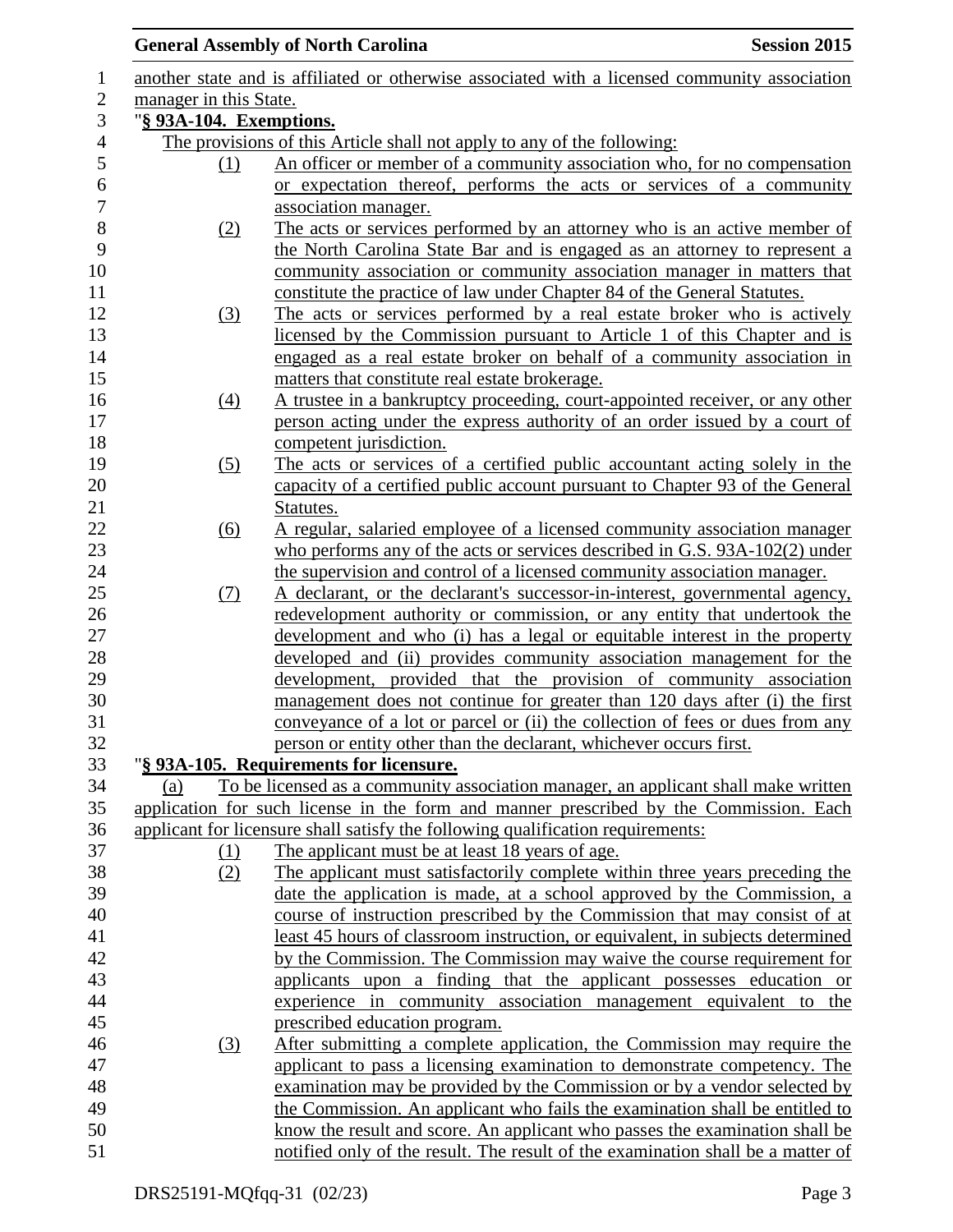|                                                                                                | <b>General Assembly of North Carolina</b>                                                             | <b>Session 2015</b> |
|------------------------------------------------------------------------------------------------|-------------------------------------------------------------------------------------------------------|---------------------|
|                                                                                                | public record, however the score shall remain confidential. Nothing in this                           |                     |
|                                                                                                | subdivision shall limit the rights or procedures granted to applicants under                          |                     |
|                                                                                                | G.S. 93B-8.                                                                                           |                     |
| (4)                                                                                            | Each applicant for licensure as a community association manager shall be                              |                     |
|                                                                                                | required to pay an application fee for each application filed in an amount to                         |                     |
|                                                                                                | be determined by the Commission, but not to exceed two hundred dollars                                |                     |
|                                                                                                | $(\$200.00)$ . In addition to the application fee, the applicant may be required to                   |                     |
|                                                                                                | pay a fee for a license examination not to exceed the actual cost of                                  |                     |
|                                                                                                | administering the examination.                                                                        |                     |
| <u>(5)</u>                                                                                     | Before a license is issued, the applicant shall provide to the Commission                             |                     |
|                                                                                                | evidence of coverage by a fidelity bond in accordance with G.S. 93A-113.                              |                     |
| $\underline{(6)}$                                                                              | Each applicant shall demonstrate to the Commission that the applicant                                 |                     |
|                                                                                                | possesses the competency, honesty, truthfulness, integrity, good moral                                |                     |
|                                                                                                | character, and general fitness, including mental and emotional fitness,                               |                     |
|                                                                                                | necessary to protect the public interest and promote public confidence in the                         |                     |
|                                                                                                | community association management business.                                                            |                     |
| <u>(7)</u>                                                                                     | An applicant may be required to provide the Commission with a criminal                                |                     |
|                                                                                                | record report from one or more reporting services designated by the                                   |                     |
|                                                                                                | Commission, or to provide fingerprints and consent to a criminal history                              |                     |
|                                                                                                | record check to be conducted by the North Carolina Department of Public                               |                     |
|                                                                                                | Safety. The Commission shall be responsible for providing to the                                      |                     |
|                                                                                                | Department of Public Safety the fingerprints of the applicant, a form signed                          |                     |
|                                                                                                | by the applicant consenting to the criminal record check and the use of                               |                     |
|                                                                                                | fingerprints and other identifying information required by the State or                               |                     |
|                                                                                                | national Repositories, and any additional information required by the                                 |                     |
|                                                                                                | Department of Public Safety. The Department of Public Safety may charge                               |                     |
|                                                                                                | the applicant a fee for conducting the criminal history record check.                                 |                     |
| (b)                                                                                            | The cost of the criminal history record check and the fingerprinting shall be borne                   |                     |
| by the applicant.                                                                              |                                                                                                       |                     |
| (c)                                                                                            | If the applicant meets all the requirements of this Article, the Commission shall                     |                     |
|                                                                                                | issue a license authorizing the applicant to act as a community association manager in the State      |                     |
| of North Carolina.                                                                             |                                                                                                       |                     |
| (d)                                                                                            | Records, reports, papers, and other documentation containing personal information                     |                     |
|                                                                                                | collected or compiled by the Commission in connection with an application for examination,            |                     |
|                                                                                                | licensure, certification, or renewal or reinstatement, or the subsequent update of information        |                     |
|                                                                                                | shall not be considered public records within the meaning of Chapter 132 of the General               |                     |
|                                                                                                | Statutes unless admitted into evidence in a hearing held by the Commission.                           |                     |
| (e)                                                                                            | The Commission shall have authority to enact rules related to the status of the                       |                     |
|                                                                                                | license issued to a community association manager. A license may be on active or inactive             |                     |
| status.                                                                                        |                                                                                                       |                     |
|                                                                                                | "§ 93A-106. Denial of licensure.                                                                      |                     |
| (a)                                                                                            | If the Commission determines that an applicant has not demonstrated that the                          |                     |
|                                                                                                | applicant possesses the character and fitness for licensure, the Commission shall defer action on     |                     |
|                                                                                                | the applicant's application and shall notify the applicant in writing by first-class mail directed to |                     |
| the address provided by the applicant in the application. Within 60 days following the mailing |                                                                                                       |                     |
|                                                                                                | of the notice, the applicant may make a written request for a hearing before the Commission.          |                     |
|                                                                                                | Proceedings before the Commission shall be governed by Article 3A of Chapter 150B of the              |                     |
|                                                                                                | General Statutes. At the hearing, the applicant shall have the burden of demonstrating the            |                     |
|                                                                                                | applicant's good character and fitness for licensure. If the applicant does not make a timely         |                     |
|                                                                                                | written request for a hearing, the application shall be deemed denied.                                |                     |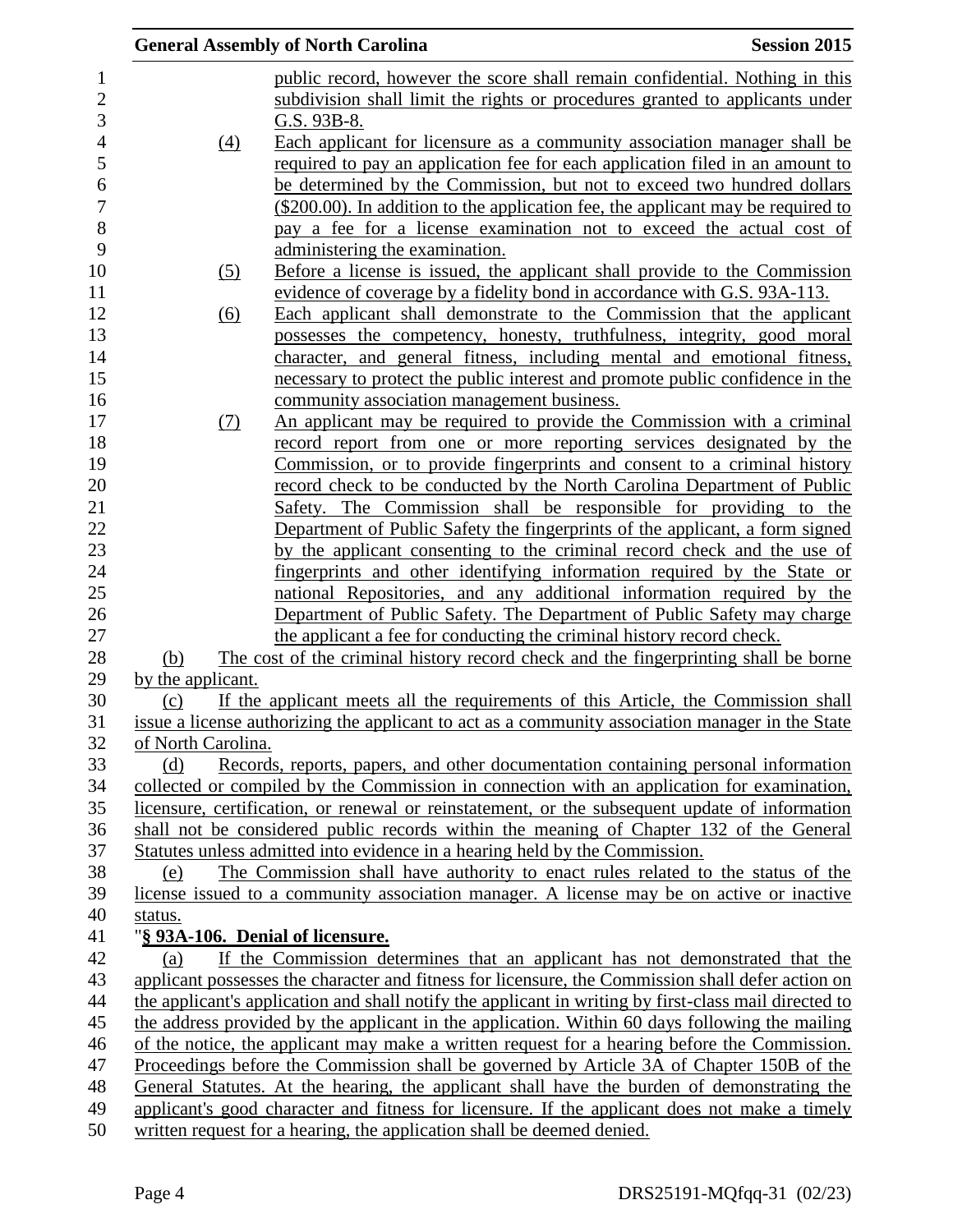|                | <b>General Assembly of North Carolina</b>                                                           | <b>Session 2015</b> |
|----------------|-----------------------------------------------------------------------------------------------------|---------------------|
| 1              | Notwithstanding G.S. 150B-38(c), in a contested case commenced upon the request<br>(b)              |                     |
| $\overline{c}$ | of a party applying for licensure regarding the question of the moral character or fitness of the   |                     |
| 3              | applicant, if notice has been reasonably attempted, but cannot be given to the applicant            |                     |
| $\overline{4}$ | personally or by certified mail in accordance with G.S. 150B-38(c), the notice of hearing shall     |                     |
| $\mathfrak{S}$ | be deemed given to the applicant when a copy of the notice is deposited in an official              |                     |
| $\sqrt{6}$     | depository of the United States Postal Service addressed to the applicant at the latest mailing     |                     |
| $\tau$         | address provided by the applicant to the Commission or by any other means reasonably                |                     |
| $8\,$          | designed to achieve actual notice to the applicant.                                                 |                     |
| 9              | "§ 93A-107. License is property of the Commission; display of license; address change               |                     |
| 10             | reporting.                                                                                          |                     |
| 11             | A license issued by the Commission is the property of the Commission. If the<br>(a)                 |                     |
| 12             | Commission suspends or revokes a license, the community association manager to whom the             |                     |
| 13             | license is issued shall return the license to the Commission upon demand.                           |                     |
| 14             | A community association manager licensed by the Commission shall display the<br>(b)                 |                     |
| 15             | license in a manner prescribed by the Commission. A licensed community association that has         |                     |
| 16             | changed its address shall report the change to the Commission within ten days of the change.        |                     |
| 17             | "§ 93A-108. Licensing nonresident community association managers.                                   |                     |
| 18             | The Commission may issue a community association manager license to an<br>(a)                       |                     |
| 19             | applicant licensed in a foreign jurisdiction who has satisfied the requirements for licensure set   |                     |
| 20             | out in G.S. 93A-105 or such other requirements as the Commission in its discretion may by rule      |                     |
| 21             | require.                                                                                            |                     |
| 22             | Every nonresident applicant shall file an irrevocable consent allowing that suits and<br>(b)        |                     |
| 23             | actions may be commenced against such applicant in any of the courts of record of this State.       |                     |
| 24             | by the service of any process or pleading authorized by the laws of this State in any county in     |                     |
| 25             | which the plaintiff may reside, or by serving the same on the Executive Director of the             |                     |
| 26             | <u>Commission, said consent stipulating and agreeing that such service of such process or</u>       |                     |
| 27             | pleadings on said Executive Director shall be taken and held in all courts to be valid and          |                     |
| 28             | binding as if due service had been made personally upon the applicant in this State. This           |                     |
| 29             | consent shall be duly acknowledged, and, if made by a corporation, shall be executed by an          |                     |
| 30             | officer of the corporation. The signature of the officer on the consent to service instrument shall |                     |
| 31             | be sufficient to bind the corporation and no further authentication is necessary. An application    |                     |
| 32             | from a corporation or other business entity shall be signed by an officer of the corporation or     |                     |
| 33             | entity or by an individual designated by the Commission. In all cases where process or              |                     |
| 34             | pleadings shall be served, under the provisions of this Chapter, upon the Executive Director of     |                     |
| 35             | the Commission, such process or pleadings shall be served in duplicate, one of which shall be       |                     |
| 36             | filed in the office of the Commission and the other shall be forwarded immediately by the           |                     |
| 37             | Executive Director of the Commission, by registered mail, to the last known business address        |                     |
| 38             | of the nonresident licensee against which such process or pleadings are directed.                   |                     |
| 39             | "§ 93A-109. Expiration of License, renewal and reinstatement.                                       |                     |
| 40             | All licenses issued by the Commission under the provisions of this Article shall<br>(a)             |                     |
| 41             | expire on the 30th day of June following issuance or on any other date that the Commission          |                     |
| 42             | may determine and shall become invalid after that date unless reinstated. A license may be          |                     |
| 43             | renewed 45 days prior to the expiration date by filing an application with and paying to the        |                     |
| 44             | Commission the license renewal fee and providing proof of having the required active fidelity       |                     |
| 45             | bond as required by G.S. 93A-113 for the upcoming license period. The license renewal fee is        |                     |
| 46             | one hundred dollars (\$100.00) unless the Commission sets the fee at a higher amount. The           |                     |
| 47             | Commission may set the license renewal fee at an amount that does not exceed two hundred            |                     |
| 48             | dollars (\$200.00). The license renewal fee may not increase by more than ten dollars (\$10.00)     |                     |
| 49             | during a 12-month period.                                                                           |                     |
| 50             | The Commission may adopt rules establishing a system of license renewal in which<br>(b)             |                     |
| 51             | the licenses expire annually with varying expiration dates. These rules shall provide for           |                     |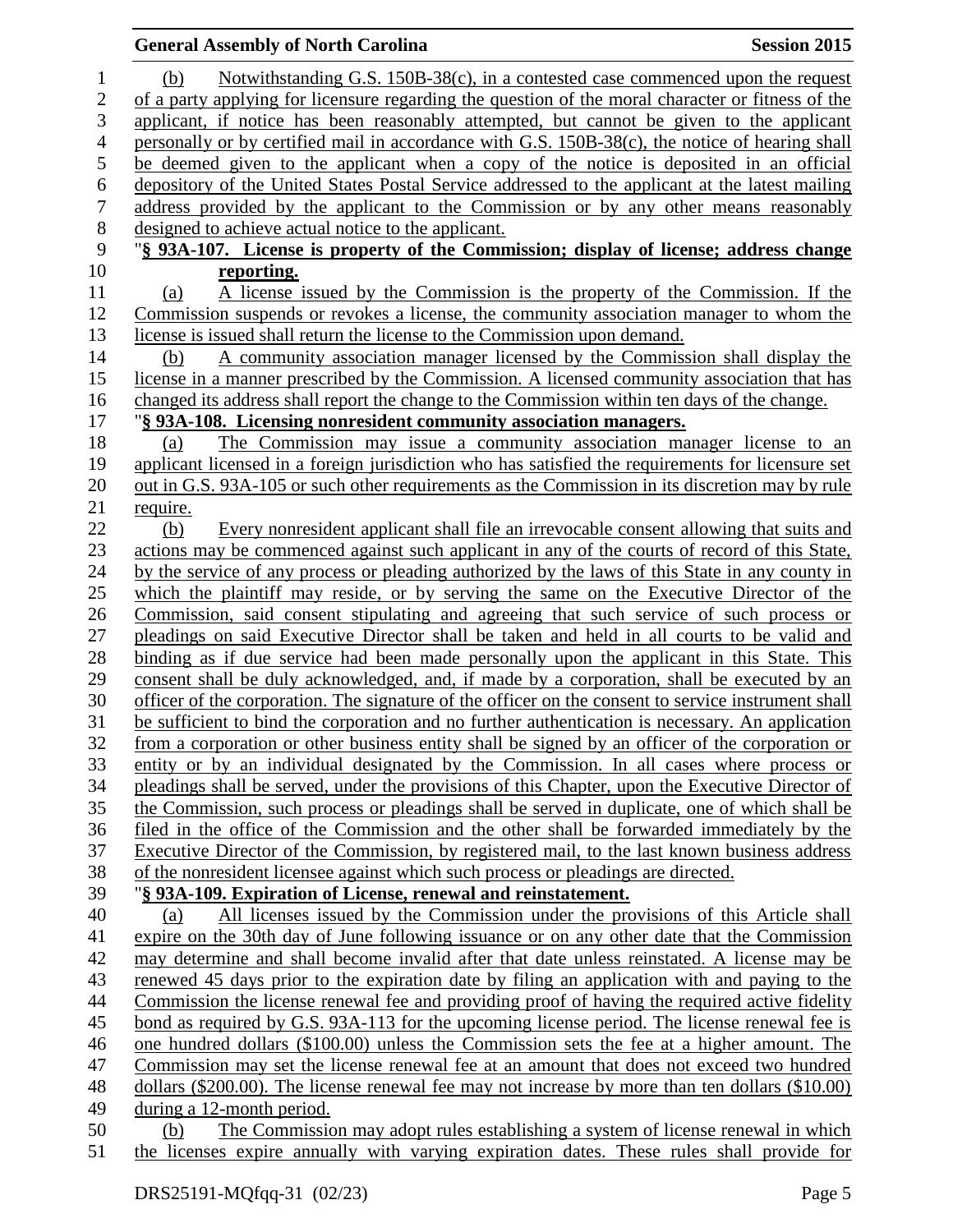|                  | <b>General Assembly of North Carolina</b>                                                                                                                                                 | <b>Session 2015</b> |
|------------------|-------------------------------------------------------------------------------------------------------------------------------------------------------------------------------------------|---------------------|
| $\mathbf{1}$     | prorating the annual fee to cover the initial renewal period so that no licensee shall be charged                                                                                         |                     |
| $\mathbf{2}$     | an amount greater than the annual fee for any 12-month period.                                                                                                                            |                     |
| 3                | The fee for reinstatement of an expired license shall be one hundred fifty dollars<br>(c)                                                                                                 |                     |
| $\overline{4}$   | $($150.00)$ . In the event a licensee fails to obtain a reinstatement of such license within six                                                                                          |                     |
| 5                | months after the expiration date thereof, the Commission may, in its discretion, consider such                                                                                            |                     |
| 6                | person as not having been previously licensed, and thereby subject to the provisions of this                                                                                              |                     |
| $\boldsymbol{7}$ | Article relating to the issuance of an original license, including the examination requirements                                                                                           |                     |
| 8                | set forth herein.                                                                                                                                                                         |                     |
| 9                | Duplicate licenses may be issued by the Commission upon payment of a fee of five<br>(d)                                                                                                   |                     |
| 10               | dollars (\$5.00) by the licensee. Commission certification of a licensee's license history shall be                                                                                       |                     |
| 11               | made only after the payment of a fee of ten dollars (\$10.00).                                                                                                                            |                     |
| 12               | "§ 93A-110. Register of applicants and roster of community association managers.                                                                                                          |                     |
| 13               | The Executive Director of the Commission shall keep a register of all applicants for<br>(a)                                                                                               |                     |
| 14               | license, showing for each the date of application, name, place of residence, and whether the                                                                                              |                     |
| 15               | license was granted or refused. Said register shall be prima facie evidence of all matters                                                                                                |                     |
| 16               | recorded therein.                                                                                                                                                                         |                     |
| 17               | The Executive Director of the Commission shall keep a current roster showing the<br>(b)                                                                                                   |                     |
| 18               | names and places of business of all licensed community association managers, which roster                                                                                                 |                     |
| 19               | shall be kept on file in the office of the Commission and be open to public inspection.                                                                                                   |                     |
| 20               | "§ 93A-111. Continuing education.                                                                                                                                                         |                     |
| 21               | The Commission shall establish a program of continuing education for individual<br>(a)                                                                                                    |                     |
| 22               | persons licensed as community association managers. An individual licensed as a community                                                                                                 |                     |
| 23               | association manager shall complete continuing education requirements in an amount not to                                                                                                  |                     |
| 24               | exceed 12 classroom hours of instruction a year during any license renewal period in subjects                                                                                             |                     |
| 25               | and at times the Commission deems appropriate. Any licensee who fails to complete continuing                                                                                              |                     |
| 26               | education requirements pursuant to this section shall not hold a license on active status and                                                                                             |                     |
| 27               | shall not actively engage in the business of a community association manager.                                                                                                             |                     |
| 28               | The Commission may adopt rules regarding continuing education requirements,<br>(b)                                                                                                        |                     |
| 29               | including rules that govern the following:                                                                                                                                                |                     |
| 30               | The content and subject matter of continuing education courses.<br>(1)                                                                                                                    |                     |
| 31               | (2)<br>The criteria, standards, and procedures for the approval of courses, course                                                                                                        |                     |
| 32               | sponsors, and course instructors.                                                                                                                                                         |                     |
| 33               | The methods of instruction.<br>(3)                                                                                                                                                        |                     |
| 34               | (4)<br>The computation of course credit.                                                                                                                                                  |                     |
| 35               | (5)<br>The ability to carry forward course credit from one year to another.                                                                                                               |                     |
| 36               | The waiver of or variance from the continuing education requirement for<br>(6)                                                                                                            |                     |
| 37               | hardship or other reasons.                                                                                                                                                                |                     |
| 38               | The procedures for compliance and sanctions for noncompliance.<br>(7)                                                                                                                     |                     |
| 39               | The Commission may establish a nonrefundable course application fee to be<br>(c)                                                                                                          |                     |
| 40               | charged to a course sponsor for the review and approval of a proposed continuing education                                                                                                |                     |
| 41               | course. Approval of a continuing education course shall be renewed annually. The Commission                                                                                               |                     |
| 42               | may also require a course sponsor to pay a fee for each licensee completing an approved                                                                                                   |                     |
| 43               | continuing education course conducted by the sponsor.                                                                                                                                     |                     |
| 44               | The Commission may award continuing education credit for an unapproved course<br>(d)                                                                                                      |                     |
| 45               | or related educational activity. The Commission may prescribe procedures for a licensee to                                                                                                |                     |
| 46<br>47         | submit information on an unapproved course or related educational activity for continuing<br>education credit. The Commission may charge a fee to the licensee for each unapproved course |                     |
|                  |                                                                                                                                                                                           |                     |
| 48<br>49         | or activity submitted. The fee shall not exceed fifty dollars (\$50.00).<br>The Commission may create rules allowing for a deferral of continuing education<br>(e)                        |                     |
| 50               | for community association managers while they are not actively engaged in community                                                                                                       |                     |
| 51               | association management.                                                                                                                                                                   |                     |
|                  |                                                                                                                                                                                           |                     |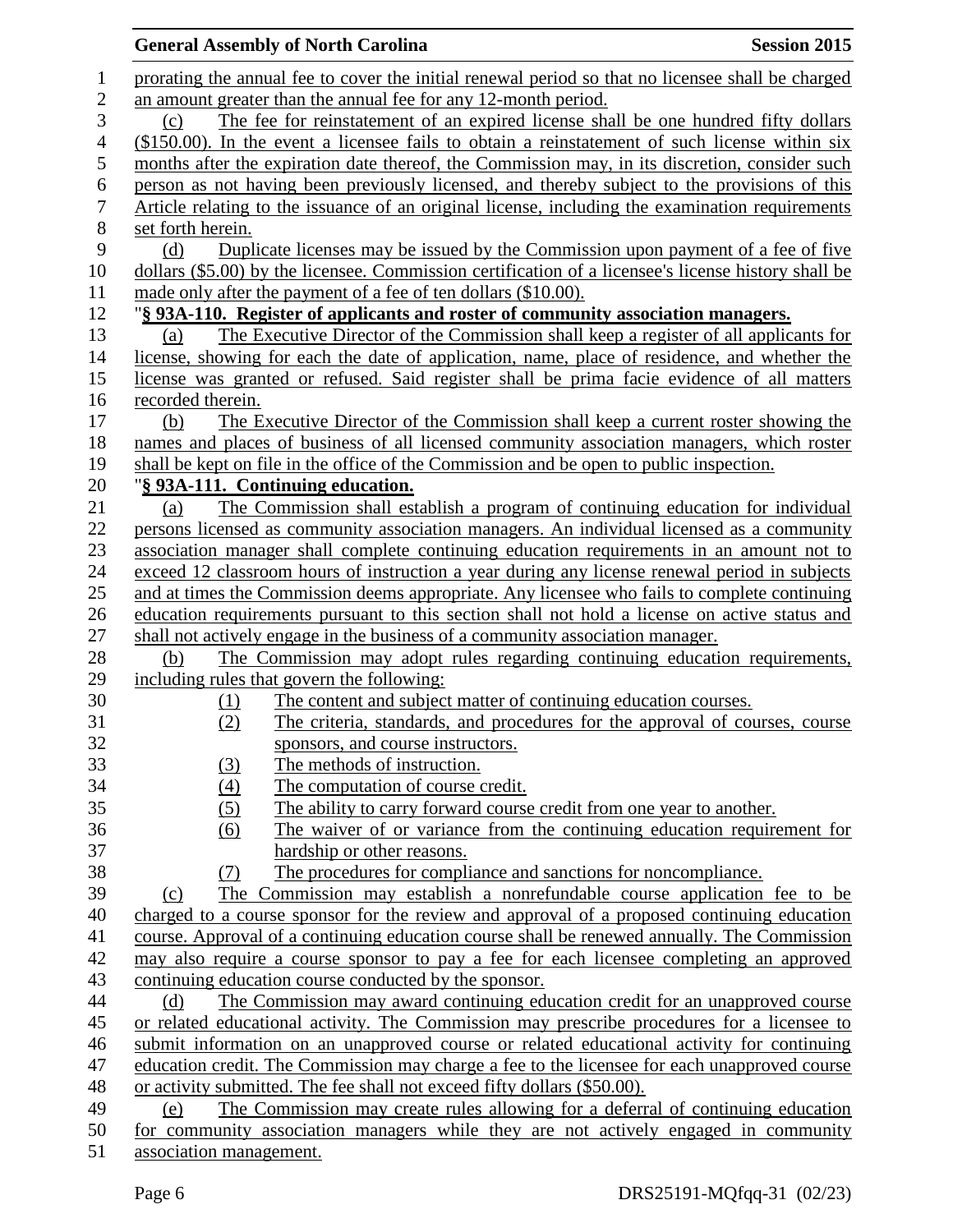| The Commission may establish a nonrefundable course application fee to be<br>$\mathbf{1}$<br>(f)<br>$\overline{c}$<br>charged to a course sponsor for the review and approval of a proposed continuing education<br>3<br>course. The fee shall not exceed one hundred twenty-five dollars (\$125.00) per course. The<br>$\overline{4}$<br>Commission may charge the sponsor of an approved course a nonrefundable fee not to exceed<br>5<br>seventy-five dollars (\$75.00) for the annual renewal of course approval.<br>6<br>An approved course sponsor shall pay a fee of ten dollars (\$10.00) per licensee to<br>(g)<br>$\boldsymbol{7}$<br>the Commission for each licensee completing an approved continuing education course<br>$8\,$<br>conducted by the sponsor.<br>9<br>The Commission shall not charge a course application fee, a course renewal fee, or<br>(h)<br>10<br>any other fee for a continuing education course sponsored by a community college, junior<br>college, college or university located in this State that is accredited by the Southern Association<br>11<br>12<br>of Colleges and Schools.<br>13<br>"§ 93A-112. Rule-making authority.<br>14<br>The Commission is expressly vested with the power and authority to make and<br>(a)<br>15<br>enforce any and all reasonable rules and regulations connected with license application,<br>16<br>examination, education, renewal, and reinstatement as shall be deemed necessary to administer<br>17<br>and enforce the provisions of this Article.<br>18<br>Nothing contained in this Article shall be construed as giving any authority to the<br>(b)<br>19<br>Commission or any licensee of the Commission authority to engage in the practice of law or to<br>20<br>render any legal service as specifically set out in Chapter 84 of the General Statutes. Nothing<br>contained in this Chapter shall be construed as giving any authority to the Commission or any<br>21<br>22<br>licensee of the Commission as authorizing any licensee to engage in the practice of a certified<br>23<br>public accountant or to render any certified public accounting service as specifically set out in<br>24<br>Chapter 93 of the General Statutes.<br>25<br>"§ 93A-113. Fidelity bonds; segregation of accounts.<br>26<br>Every community association manager shall, at all times, be covered by a fidelity<br>(a)<br>27<br>bond or an insurance policy that complies with the provisions of this Article.<br>28<br>The bond shall provide coverage in an amount at least equal to the amount of the<br>(b)<br>29<br>budgets of all clients of the community association manager but shall not exceed two million<br>30<br>dollars (\$2,000,000) and shall comply with the following conditions:<br>31<br>The bond shall be written by an insurance company authorized to write<br>(1)<br>32<br>fidelity bonds in this State.<br>33<br>(2)<br>The bond shall cover the association manager and all of the employees<br>34<br>with access to or who are engaged in any of the accounting related to any<br>35<br>community association funds, and protect all of the community association<br>36<br>funds in the custody of the community association manager or association<br>37<br>employees acting under the association manager's supervision.<br>38<br>The bond shall provide that the insurance company issuing the bond may not<br>(3)<br>39<br>cancel, substantially modify, or refuse to renew the bond without giving<br>40<br>30 days prior written notice to the executive board of each community<br>41<br>association being managed and to the Commission, except in the case of<br>42<br>nonpayment of premiums, in which case 10 days prior written notice shall<br>43<br>be given.<br>44<br>$\underline{(4)}$<br>Contain any other provisions as may be required by the executive board or<br>45<br>the Commission by rule.<br>46<br>A licensee shall furnish the Commission proof of required bond coverage before<br>(c)<br>47<br>engaging in community association management activities and upon license renewal if the<br>licensee continues to engage in community association management activities.<br>48<br>The fidelity bond may be issued to an individual licensee naming the licensee as the<br>49<br>(d)<br>50<br>insured party or may be issued to a community association management firm naming the firm,<br>51<br>all affiliated licensees, and any other insured parties. |  | <b>General Assembly of North Carolina</b> | <b>Session 2015</b> |
|-------------------------------------------------------------------------------------------------------------------------------------------------------------------------------------------------------------------------------------------------------------------------------------------------------------------------------------------------------------------------------------------------------------------------------------------------------------------------------------------------------------------------------------------------------------------------------------------------------------------------------------------------------------------------------------------------------------------------------------------------------------------------------------------------------------------------------------------------------------------------------------------------------------------------------------------------------------------------------------------------------------------------------------------------------------------------------------------------------------------------------------------------------------------------------------------------------------------------------------------------------------------------------------------------------------------------------------------------------------------------------------------------------------------------------------------------------------------------------------------------------------------------------------------------------------------------------------------------------------------------------------------------------------------------------------------------------------------------------------------------------------------------------------------------------------------------------------------------------------------------------------------------------------------------------------------------------------------------------------------------------------------------------------------------------------------------------------------------------------------------------------------------------------------------------------------------------------------------------------------------------------------------------------------------------------------------------------------------------------------------------------------------------------------------------------------------------------------------------------------------------------------------------------------------------------------------------------------------------------------------------------------------------------------------------------------------------------------------------------------------------------------------------------------------------------------------------------------------------------------------------------------------------------------------------------------------------------------------------------------------------------------------------------------------------------------------------------------------------------------------------------------------------------------------------------------------------------------------------------------------------------------------------------------------------------------------------------------------------------------------------------------------------------------------------------------------------------------------------------------------------------------------------------------------------------------------------------------------------------------------------------------------------------------------------------------------------------------------------------------------------------------------------------------------------------------------------------------------------------------------------------------------------------------------------------------------------------------------------------------------------------------------------------------------------------------------------------------------------------------------------------------------------------------------------------------------------------------------------------------------------------------------------------------------------------------------------------------------------------------------------------------------------------------------------------------------------------------------------------------|--|-------------------------------------------|---------------------|
|                                                                                                                                                                                                                                                                                                                                                                                                                                                                                                                                                                                                                                                                                                                                                                                                                                                                                                                                                                                                                                                                                                                                                                                                                                                                                                                                                                                                                                                                                                                                                                                                                                                                                                                                                                                                                                                                                                                                                                                                                                                                                                                                                                                                                                                                                                                                                                                                                                                                                                                                                                                                                                                                                                                                                                                                                                                                                                                                                                                                                                                                                                                                                                                                                                                                                                                                                                                                                                                                                                                                                                                                                                                                                                                                                                                                                                                                                                                                                                                                                                                                                                                                                                                                                                                                                                                                                                                                                                                                                           |  |                                           |                     |
|                                                                                                                                                                                                                                                                                                                                                                                                                                                                                                                                                                                                                                                                                                                                                                                                                                                                                                                                                                                                                                                                                                                                                                                                                                                                                                                                                                                                                                                                                                                                                                                                                                                                                                                                                                                                                                                                                                                                                                                                                                                                                                                                                                                                                                                                                                                                                                                                                                                                                                                                                                                                                                                                                                                                                                                                                                                                                                                                                                                                                                                                                                                                                                                                                                                                                                                                                                                                                                                                                                                                                                                                                                                                                                                                                                                                                                                                                                                                                                                                                                                                                                                                                                                                                                                                                                                                                                                                                                                                                           |  |                                           |                     |
|                                                                                                                                                                                                                                                                                                                                                                                                                                                                                                                                                                                                                                                                                                                                                                                                                                                                                                                                                                                                                                                                                                                                                                                                                                                                                                                                                                                                                                                                                                                                                                                                                                                                                                                                                                                                                                                                                                                                                                                                                                                                                                                                                                                                                                                                                                                                                                                                                                                                                                                                                                                                                                                                                                                                                                                                                                                                                                                                                                                                                                                                                                                                                                                                                                                                                                                                                                                                                                                                                                                                                                                                                                                                                                                                                                                                                                                                                                                                                                                                                                                                                                                                                                                                                                                                                                                                                                                                                                                                                           |  |                                           |                     |
|                                                                                                                                                                                                                                                                                                                                                                                                                                                                                                                                                                                                                                                                                                                                                                                                                                                                                                                                                                                                                                                                                                                                                                                                                                                                                                                                                                                                                                                                                                                                                                                                                                                                                                                                                                                                                                                                                                                                                                                                                                                                                                                                                                                                                                                                                                                                                                                                                                                                                                                                                                                                                                                                                                                                                                                                                                                                                                                                                                                                                                                                                                                                                                                                                                                                                                                                                                                                                                                                                                                                                                                                                                                                                                                                                                                                                                                                                                                                                                                                                                                                                                                                                                                                                                                                                                                                                                                                                                                                                           |  |                                           |                     |
|                                                                                                                                                                                                                                                                                                                                                                                                                                                                                                                                                                                                                                                                                                                                                                                                                                                                                                                                                                                                                                                                                                                                                                                                                                                                                                                                                                                                                                                                                                                                                                                                                                                                                                                                                                                                                                                                                                                                                                                                                                                                                                                                                                                                                                                                                                                                                                                                                                                                                                                                                                                                                                                                                                                                                                                                                                                                                                                                                                                                                                                                                                                                                                                                                                                                                                                                                                                                                                                                                                                                                                                                                                                                                                                                                                                                                                                                                                                                                                                                                                                                                                                                                                                                                                                                                                                                                                                                                                                                                           |  |                                           |                     |
|                                                                                                                                                                                                                                                                                                                                                                                                                                                                                                                                                                                                                                                                                                                                                                                                                                                                                                                                                                                                                                                                                                                                                                                                                                                                                                                                                                                                                                                                                                                                                                                                                                                                                                                                                                                                                                                                                                                                                                                                                                                                                                                                                                                                                                                                                                                                                                                                                                                                                                                                                                                                                                                                                                                                                                                                                                                                                                                                                                                                                                                                                                                                                                                                                                                                                                                                                                                                                                                                                                                                                                                                                                                                                                                                                                                                                                                                                                                                                                                                                                                                                                                                                                                                                                                                                                                                                                                                                                                                                           |  |                                           |                     |
|                                                                                                                                                                                                                                                                                                                                                                                                                                                                                                                                                                                                                                                                                                                                                                                                                                                                                                                                                                                                                                                                                                                                                                                                                                                                                                                                                                                                                                                                                                                                                                                                                                                                                                                                                                                                                                                                                                                                                                                                                                                                                                                                                                                                                                                                                                                                                                                                                                                                                                                                                                                                                                                                                                                                                                                                                                                                                                                                                                                                                                                                                                                                                                                                                                                                                                                                                                                                                                                                                                                                                                                                                                                                                                                                                                                                                                                                                                                                                                                                                                                                                                                                                                                                                                                                                                                                                                                                                                                                                           |  |                                           |                     |
|                                                                                                                                                                                                                                                                                                                                                                                                                                                                                                                                                                                                                                                                                                                                                                                                                                                                                                                                                                                                                                                                                                                                                                                                                                                                                                                                                                                                                                                                                                                                                                                                                                                                                                                                                                                                                                                                                                                                                                                                                                                                                                                                                                                                                                                                                                                                                                                                                                                                                                                                                                                                                                                                                                                                                                                                                                                                                                                                                                                                                                                                                                                                                                                                                                                                                                                                                                                                                                                                                                                                                                                                                                                                                                                                                                                                                                                                                                                                                                                                                                                                                                                                                                                                                                                                                                                                                                                                                                                                                           |  |                                           |                     |
|                                                                                                                                                                                                                                                                                                                                                                                                                                                                                                                                                                                                                                                                                                                                                                                                                                                                                                                                                                                                                                                                                                                                                                                                                                                                                                                                                                                                                                                                                                                                                                                                                                                                                                                                                                                                                                                                                                                                                                                                                                                                                                                                                                                                                                                                                                                                                                                                                                                                                                                                                                                                                                                                                                                                                                                                                                                                                                                                                                                                                                                                                                                                                                                                                                                                                                                                                                                                                                                                                                                                                                                                                                                                                                                                                                                                                                                                                                                                                                                                                                                                                                                                                                                                                                                                                                                                                                                                                                                                                           |  |                                           |                     |
|                                                                                                                                                                                                                                                                                                                                                                                                                                                                                                                                                                                                                                                                                                                                                                                                                                                                                                                                                                                                                                                                                                                                                                                                                                                                                                                                                                                                                                                                                                                                                                                                                                                                                                                                                                                                                                                                                                                                                                                                                                                                                                                                                                                                                                                                                                                                                                                                                                                                                                                                                                                                                                                                                                                                                                                                                                                                                                                                                                                                                                                                                                                                                                                                                                                                                                                                                                                                                                                                                                                                                                                                                                                                                                                                                                                                                                                                                                                                                                                                                                                                                                                                                                                                                                                                                                                                                                                                                                                                                           |  |                                           |                     |
|                                                                                                                                                                                                                                                                                                                                                                                                                                                                                                                                                                                                                                                                                                                                                                                                                                                                                                                                                                                                                                                                                                                                                                                                                                                                                                                                                                                                                                                                                                                                                                                                                                                                                                                                                                                                                                                                                                                                                                                                                                                                                                                                                                                                                                                                                                                                                                                                                                                                                                                                                                                                                                                                                                                                                                                                                                                                                                                                                                                                                                                                                                                                                                                                                                                                                                                                                                                                                                                                                                                                                                                                                                                                                                                                                                                                                                                                                                                                                                                                                                                                                                                                                                                                                                                                                                                                                                                                                                                                                           |  |                                           |                     |
|                                                                                                                                                                                                                                                                                                                                                                                                                                                                                                                                                                                                                                                                                                                                                                                                                                                                                                                                                                                                                                                                                                                                                                                                                                                                                                                                                                                                                                                                                                                                                                                                                                                                                                                                                                                                                                                                                                                                                                                                                                                                                                                                                                                                                                                                                                                                                                                                                                                                                                                                                                                                                                                                                                                                                                                                                                                                                                                                                                                                                                                                                                                                                                                                                                                                                                                                                                                                                                                                                                                                                                                                                                                                                                                                                                                                                                                                                                                                                                                                                                                                                                                                                                                                                                                                                                                                                                                                                                                                                           |  |                                           |                     |
|                                                                                                                                                                                                                                                                                                                                                                                                                                                                                                                                                                                                                                                                                                                                                                                                                                                                                                                                                                                                                                                                                                                                                                                                                                                                                                                                                                                                                                                                                                                                                                                                                                                                                                                                                                                                                                                                                                                                                                                                                                                                                                                                                                                                                                                                                                                                                                                                                                                                                                                                                                                                                                                                                                                                                                                                                                                                                                                                                                                                                                                                                                                                                                                                                                                                                                                                                                                                                                                                                                                                                                                                                                                                                                                                                                                                                                                                                                                                                                                                                                                                                                                                                                                                                                                                                                                                                                                                                                                                                           |  |                                           |                     |
|                                                                                                                                                                                                                                                                                                                                                                                                                                                                                                                                                                                                                                                                                                                                                                                                                                                                                                                                                                                                                                                                                                                                                                                                                                                                                                                                                                                                                                                                                                                                                                                                                                                                                                                                                                                                                                                                                                                                                                                                                                                                                                                                                                                                                                                                                                                                                                                                                                                                                                                                                                                                                                                                                                                                                                                                                                                                                                                                                                                                                                                                                                                                                                                                                                                                                                                                                                                                                                                                                                                                                                                                                                                                                                                                                                                                                                                                                                                                                                                                                                                                                                                                                                                                                                                                                                                                                                                                                                                                                           |  |                                           |                     |
|                                                                                                                                                                                                                                                                                                                                                                                                                                                                                                                                                                                                                                                                                                                                                                                                                                                                                                                                                                                                                                                                                                                                                                                                                                                                                                                                                                                                                                                                                                                                                                                                                                                                                                                                                                                                                                                                                                                                                                                                                                                                                                                                                                                                                                                                                                                                                                                                                                                                                                                                                                                                                                                                                                                                                                                                                                                                                                                                                                                                                                                                                                                                                                                                                                                                                                                                                                                                                                                                                                                                                                                                                                                                                                                                                                                                                                                                                                                                                                                                                                                                                                                                                                                                                                                                                                                                                                                                                                                                                           |  |                                           |                     |
|                                                                                                                                                                                                                                                                                                                                                                                                                                                                                                                                                                                                                                                                                                                                                                                                                                                                                                                                                                                                                                                                                                                                                                                                                                                                                                                                                                                                                                                                                                                                                                                                                                                                                                                                                                                                                                                                                                                                                                                                                                                                                                                                                                                                                                                                                                                                                                                                                                                                                                                                                                                                                                                                                                                                                                                                                                                                                                                                                                                                                                                                                                                                                                                                                                                                                                                                                                                                                                                                                                                                                                                                                                                                                                                                                                                                                                                                                                                                                                                                                                                                                                                                                                                                                                                                                                                                                                                                                                                                                           |  |                                           |                     |
|                                                                                                                                                                                                                                                                                                                                                                                                                                                                                                                                                                                                                                                                                                                                                                                                                                                                                                                                                                                                                                                                                                                                                                                                                                                                                                                                                                                                                                                                                                                                                                                                                                                                                                                                                                                                                                                                                                                                                                                                                                                                                                                                                                                                                                                                                                                                                                                                                                                                                                                                                                                                                                                                                                                                                                                                                                                                                                                                                                                                                                                                                                                                                                                                                                                                                                                                                                                                                                                                                                                                                                                                                                                                                                                                                                                                                                                                                                                                                                                                                                                                                                                                                                                                                                                                                                                                                                                                                                                                                           |  |                                           |                     |
|                                                                                                                                                                                                                                                                                                                                                                                                                                                                                                                                                                                                                                                                                                                                                                                                                                                                                                                                                                                                                                                                                                                                                                                                                                                                                                                                                                                                                                                                                                                                                                                                                                                                                                                                                                                                                                                                                                                                                                                                                                                                                                                                                                                                                                                                                                                                                                                                                                                                                                                                                                                                                                                                                                                                                                                                                                                                                                                                                                                                                                                                                                                                                                                                                                                                                                                                                                                                                                                                                                                                                                                                                                                                                                                                                                                                                                                                                                                                                                                                                                                                                                                                                                                                                                                                                                                                                                                                                                                                                           |  |                                           |                     |
|                                                                                                                                                                                                                                                                                                                                                                                                                                                                                                                                                                                                                                                                                                                                                                                                                                                                                                                                                                                                                                                                                                                                                                                                                                                                                                                                                                                                                                                                                                                                                                                                                                                                                                                                                                                                                                                                                                                                                                                                                                                                                                                                                                                                                                                                                                                                                                                                                                                                                                                                                                                                                                                                                                                                                                                                                                                                                                                                                                                                                                                                                                                                                                                                                                                                                                                                                                                                                                                                                                                                                                                                                                                                                                                                                                                                                                                                                                                                                                                                                                                                                                                                                                                                                                                                                                                                                                                                                                                                                           |  |                                           |                     |
|                                                                                                                                                                                                                                                                                                                                                                                                                                                                                                                                                                                                                                                                                                                                                                                                                                                                                                                                                                                                                                                                                                                                                                                                                                                                                                                                                                                                                                                                                                                                                                                                                                                                                                                                                                                                                                                                                                                                                                                                                                                                                                                                                                                                                                                                                                                                                                                                                                                                                                                                                                                                                                                                                                                                                                                                                                                                                                                                                                                                                                                                                                                                                                                                                                                                                                                                                                                                                                                                                                                                                                                                                                                                                                                                                                                                                                                                                                                                                                                                                                                                                                                                                                                                                                                                                                                                                                                                                                                                                           |  |                                           |                     |
|                                                                                                                                                                                                                                                                                                                                                                                                                                                                                                                                                                                                                                                                                                                                                                                                                                                                                                                                                                                                                                                                                                                                                                                                                                                                                                                                                                                                                                                                                                                                                                                                                                                                                                                                                                                                                                                                                                                                                                                                                                                                                                                                                                                                                                                                                                                                                                                                                                                                                                                                                                                                                                                                                                                                                                                                                                                                                                                                                                                                                                                                                                                                                                                                                                                                                                                                                                                                                                                                                                                                                                                                                                                                                                                                                                                                                                                                                                                                                                                                                                                                                                                                                                                                                                                                                                                                                                                                                                                                                           |  |                                           |                     |
|                                                                                                                                                                                                                                                                                                                                                                                                                                                                                                                                                                                                                                                                                                                                                                                                                                                                                                                                                                                                                                                                                                                                                                                                                                                                                                                                                                                                                                                                                                                                                                                                                                                                                                                                                                                                                                                                                                                                                                                                                                                                                                                                                                                                                                                                                                                                                                                                                                                                                                                                                                                                                                                                                                                                                                                                                                                                                                                                                                                                                                                                                                                                                                                                                                                                                                                                                                                                                                                                                                                                                                                                                                                                                                                                                                                                                                                                                                                                                                                                                                                                                                                                                                                                                                                                                                                                                                                                                                                                                           |  |                                           |                     |
|                                                                                                                                                                                                                                                                                                                                                                                                                                                                                                                                                                                                                                                                                                                                                                                                                                                                                                                                                                                                                                                                                                                                                                                                                                                                                                                                                                                                                                                                                                                                                                                                                                                                                                                                                                                                                                                                                                                                                                                                                                                                                                                                                                                                                                                                                                                                                                                                                                                                                                                                                                                                                                                                                                                                                                                                                                                                                                                                                                                                                                                                                                                                                                                                                                                                                                                                                                                                                                                                                                                                                                                                                                                                                                                                                                                                                                                                                                                                                                                                                                                                                                                                                                                                                                                                                                                                                                                                                                                                                           |  |                                           |                     |
|                                                                                                                                                                                                                                                                                                                                                                                                                                                                                                                                                                                                                                                                                                                                                                                                                                                                                                                                                                                                                                                                                                                                                                                                                                                                                                                                                                                                                                                                                                                                                                                                                                                                                                                                                                                                                                                                                                                                                                                                                                                                                                                                                                                                                                                                                                                                                                                                                                                                                                                                                                                                                                                                                                                                                                                                                                                                                                                                                                                                                                                                                                                                                                                                                                                                                                                                                                                                                                                                                                                                                                                                                                                                                                                                                                                                                                                                                                                                                                                                                                                                                                                                                                                                                                                                                                                                                                                                                                                                                           |  |                                           |                     |
|                                                                                                                                                                                                                                                                                                                                                                                                                                                                                                                                                                                                                                                                                                                                                                                                                                                                                                                                                                                                                                                                                                                                                                                                                                                                                                                                                                                                                                                                                                                                                                                                                                                                                                                                                                                                                                                                                                                                                                                                                                                                                                                                                                                                                                                                                                                                                                                                                                                                                                                                                                                                                                                                                                                                                                                                                                                                                                                                                                                                                                                                                                                                                                                                                                                                                                                                                                                                                                                                                                                                                                                                                                                                                                                                                                                                                                                                                                                                                                                                                                                                                                                                                                                                                                                                                                                                                                                                                                                                                           |  |                                           |                     |
|                                                                                                                                                                                                                                                                                                                                                                                                                                                                                                                                                                                                                                                                                                                                                                                                                                                                                                                                                                                                                                                                                                                                                                                                                                                                                                                                                                                                                                                                                                                                                                                                                                                                                                                                                                                                                                                                                                                                                                                                                                                                                                                                                                                                                                                                                                                                                                                                                                                                                                                                                                                                                                                                                                                                                                                                                                                                                                                                                                                                                                                                                                                                                                                                                                                                                                                                                                                                                                                                                                                                                                                                                                                                                                                                                                                                                                                                                                                                                                                                                                                                                                                                                                                                                                                                                                                                                                                                                                                                                           |  |                                           |                     |
|                                                                                                                                                                                                                                                                                                                                                                                                                                                                                                                                                                                                                                                                                                                                                                                                                                                                                                                                                                                                                                                                                                                                                                                                                                                                                                                                                                                                                                                                                                                                                                                                                                                                                                                                                                                                                                                                                                                                                                                                                                                                                                                                                                                                                                                                                                                                                                                                                                                                                                                                                                                                                                                                                                                                                                                                                                                                                                                                                                                                                                                                                                                                                                                                                                                                                                                                                                                                                                                                                                                                                                                                                                                                                                                                                                                                                                                                                                                                                                                                                                                                                                                                                                                                                                                                                                                                                                                                                                                                                           |  |                                           |                     |
|                                                                                                                                                                                                                                                                                                                                                                                                                                                                                                                                                                                                                                                                                                                                                                                                                                                                                                                                                                                                                                                                                                                                                                                                                                                                                                                                                                                                                                                                                                                                                                                                                                                                                                                                                                                                                                                                                                                                                                                                                                                                                                                                                                                                                                                                                                                                                                                                                                                                                                                                                                                                                                                                                                                                                                                                                                                                                                                                                                                                                                                                                                                                                                                                                                                                                                                                                                                                                                                                                                                                                                                                                                                                                                                                                                                                                                                                                                                                                                                                                                                                                                                                                                                                                                                                                                                                                                                                                                                                                           |  |                                           |                     |
|                                                                                                                                                                                                                                                                                                                                                                                                                                                                                                                                                                                                                                                                                                                                                                                                                                                                                                                                                                                                                                                                                                                                                                                                                                                                                                                                                                                                                                                                                                                                                                                                                                                                                                                                                                                                                                                                                                                                                                                                                                                                                                                                                                                                                                                                                                                                                                                                                                                                                                                                                                                                                                                                                                                                                                                                                                                                                                                                                                                                                                                                                                                                                                                                                                                                                                                                                                                                                                                                                                                                                                                                                                                                                                                                                                                                                                                                                                                                                                                                                                                                                                                                                                                                                                                                                                                                                                                                                                                                                           |  |                                           |                     |
|                                                                                                                                                                                                                                                                                                                                                                                                                                                                                                                                                                                                                                                                                                                                                                                                                                                                                                                                                                                                                                                                                                                                                                                                                                                                                                                                                                                                                                                                                                                                                                                                                                                                                                                                                                                                                                                                                                                                                                                                                                                                                                                                                                                                                                                                                                                                                                                                                                                                                                                                                                                                                                                                                                                                                                                                                                                                                                                                                                                                                                                                                                                                                                                                                                                                                                                                                                                                                                                                                                                                                                                                                                                                                                                                                                                                                                                                                                                                                                                                                                                                                                                                                                                                                                                                                                                                                                                                                                                                                           |  |                                           |                     |
|                                                                                                                                                                                                                                                                                                                                                                                                                                                                                                                                                                                                                                                                                                                                                                                                                                                                                                                                                                                                                                                                                                                                                                                                                                                                                                                                                                                                                                                                                                                                                                                                                                                                                                                                                                                                                                                                                                                                                                                                                                                                                                                                                                                                                                                                                                                                                                                                                                                                                                                                                                                                                                                                                                                                                                                                                                                                                                                                                                                                                                                                                                                                                                                                                                                                                                                                                                                                                                                                                                                                                                                                                                                                                                                                                                                                                                                                                                                                                                                                                                                                                                                                                                                                                                                                                                                                                                                                                                                                                           |  |                                           |                     |
|                                                                                                                                                                                                                                                                                                                                                                                                                                                                                                                                                                                                                                                                                                                                                                                                                                                                                                                                                                                                                                                                                                                                                                                                                                                                                                                                                                                                                                                                                                                                                                                                                                                                                                                                                                                                                                                                                                                                                                                                                                                                                                                                                                                                                                                                                                                                                                                                                                                                                                                                                                                                                                                                                                                                                                                                                                                                                                                                                                                                                                                                                                                                                                                                                                                                                                                                                                                                                                                                                                                                                                                                                                                                                                                                                                                                                                                                                                                                                                                                                                                                                                                                                                                                                                                                                                                                                                                                                                                                                           |  |                                           |                     |
|                                                                                                                                                                                                                                                                                                                                                                                                                                                                                                                                                                                                                                                                                                                                                                                                                                                                                                                                                                                                                                                                                                                                                                                                                                                                                                                                                                                                                                                                                                                                                                                                                                                                                                                                                                                                                                                                                                                                                                                                                                                                                                                                                                                                                                                                                                                                                                                                                                                                                                                                                                                                                                                                                                                                                                                                                                                                                                                                                                                                                                                                                                                                                                                                                                                                                                                                                                                                                                                                                                                                                                                                                                                                                                                                                                                                                                                                                                                                                                                                                                                                                                                                                                                                                                                                                                                                                                                                                                                                                           |  |                                           |                     |
|                                                                                                                                                                                                                                                                                                                                                                                                                                                                                                                                                                                                                                                                                                                                                                                                                                                                                                                                                                                                                                                                                                                                                                                                                                                                                                                                                                                                                                                                                                                                                                                                                                                                                                                                                                                                                                                                                                                                                                                                                                                                                                                                                                                                                                                                                                                                                                                                                                                                                                                                                                                                                                                                                                                                                                                                                                                                                                                                                                                                                                                                                                                                                                                                                                                                                                                                                                                                                                                                                                                                                                                                                                                                                                                                                                                                                                                                                                                                                                                                                                                                                                                                                                                                                                                                                                                                                                                                                                                                                           |  |                                           |                     |
|                                                                                                                                                                                                                                                                                                                                                                                                                                                                                                                                                                                                                                                                                                                                                                                                                                                                                                                                                                                                                                                                                                                                                                                                                                                                                                                                                                                                                                                                                                                                                                                                                                                                                                                                                                                                                                                                                                                                                                                                                                                                                                                                                                                                                                                                                                                                                                                                                                                                                                                                                                                                                                                                                                                                                                                                                                                                                                                                                                                                                                                                                                                                                                                                                                                                                                                                                                                                                                                                                                                                                                                                                                                                                                                                                                                                                                                                                                                                                                                                                                                                                                                                                                                                                                                                                                                                                                                                                                                                                           |  |                                           |                     |
|                                                                                                                                                                                                                                                                                                                                                                                                                                                                                                                                                                                                                                                                                                                                                                                                                                                                                                                                                                                                                                                                                                                                                                                                                                                                                                                                                                                                                                                                                                                                                                                                                                                                                                                                                                                                                                                                                                                                                                                                                                                                                                                                                                                                                                                                                                                                                                                                                                                                                                                                                                                                                                                                                                                                                                                                                                                                                                                                                                                                                                                                                                                                                                                                                                                                                                                                                                                                                                                                                                                                                                                                                                                                                                                                                                                                                                                                                                                                                                                                                                                                                                                                                                                                                                                                                                                                                                                                                                                                                           |  |                                           |                     |
|                                                                                                                                                                                                                                                                                                                                                                                                                                                                                                                                                                                                                                                                                                                                                                                                                                                                                                                                                                                                                                                                                                                                                                                                                                                                                                                                                                                                                                                                                                                                                                                                                                                                                                                                                                                                                                                                                                                                                                                                                                                                                                                                                                                                                                                                                                                                                                                                                                                                                                                                                                                                                                                                                                                                                                                                                                                                                                                                                                                                                                                                                                                                                                                                                                                                                                                                                                                                                                                                                                                                                                                                                                                                                                                                                                                                                                                                                                                                                                                                                                                                                                                                                                                                                                                                                                                                                                                                                                                                                           |  |                                           |                     |
|                                                                                                                                                                                                                                                                                                                                                                                                                                                                                                                                                                                                                                                                                                                                                                                                                                                                                                                                                                                                                                                                                                                                                                                                                                                                                                                                                                                                                                                                                                                                                                                                                                                                                                                                                                                                                                                                                                                                                                                                                                                                                                                                                                                                                                                                                                                                                                                                                                                                                                                                                                                                                                                                                                                                                                                                                                                                                                                                                                                                                                                                                                                                                                                                                                                                                                                                                                                                                                                                                                                                                                                                                                                                                                                                                                                                                                                                                                                                                                                                                                                                                                                                                                                                                                                                                                                                                                                                                                                                                           |  |                                           |                     |
|                                                                                                                                                                                                                                                                                                                                                                                                                                                                                                                                                                                                                                                                                                                                                                                                                                                                                                                                                                                                                                                                                                                                                                                                                                                                                                                                                                                                                                                                                                                                                                                                                                                                                                                                                                                                                                                                                                                                                                                                                                                                                                                                                                                                                                                                                                                                                                                                                                                                                                                                                                                                                                                                                                                                                                                                                                                                                                                                                                                                                                                                                                                                                                                                                                                                                                                                                                                                                                                                                                                                                                                                                                                                                                                                                                                                                                                                                                                                                                                                                                                                                                                                                                                                                                                                                                                                                                                                                                                                                           |  |                                           |                     |
|                                                                                                                                                                                                                                                                                                                                                                                                                                                                                                                                                                                                                                                                                                                                                                                                                                                                                                                                                                                                                                                                                                                                                                                                                                                                                                                                                                                                                                                                                                                                                                                                                                                                                                                                                                                                                                                                                                                                                                                                                                                                                                                                                                                                                                                                                                                                                                                                                                                                                                                                                                                                                                                                                                                                                                                                                                                                                                                                                                                                                                                                                                                                                                                                                                                                                                                                                                                                                                                                                                                                                                                                                                                                                                                                                                                                                                                                                                                                                                                                                                                                                                                                                                                                                                                                                                                                                                                                                                                                                           |  |                                           |                     |
|                                                                                                                                                                                                                                                                                                                                                                                                                                                                                                                                                                                                                                                                                                                                                                                                                                                                                                                                                                                                                                                                                                                                                                                                                                                                                                                                                                                                                                                                                                                                                                                                                                                                                                                                                                                                                                                                                                                                                                                                                                                                                                                                                                                                                                                                                                                                                                                                                                                                                                                                                                                                                                                                                                                                                                                                                                                                                                                                                                                                                                                                                                                                                                                                                                                                                                                                                                                                                                                                                                                                                                                                                                                                                                                                                                                                                                                                                                                                                                                                                                                                                                                                                                                                                                                                                                                                                                                                                                                                                           |  |                                           |                     |
|                                                                                                                                                                                                                                                                                                                                                                                                                                                                                                                                                                                                                                                                                                                                                                                                                                                                                                                                                                                                                                                                                                                                                                                                                                                                                                                                                                                                                                                                                                                                                                                                                                                                                                                                                                                                                                                                                                                                                                                                                                                                                                                                                                                                                                                                                                                                                                                                                                                                                                                                                                                                                                                                                                                                                                                                                                                                                                                                                                                                                                                                                                                                                                                                                                                                                                                                                                                                                                                                                                                                                                                                                                                                                                                                                                                                                                                                                                                                                                                                                                                                                                                                                                                                                                                                                                                                                                                                                                                                                           |  |                                           |                     |
|                                                                                                                                                                                                                                                                                                                                                                                                                                                                                                                                                                                                                                                                                                                                                                                                                                                                                                                                                                                                                                                                                                                                                                                                                                                                                                                                                                                                                                                                                                                                                                                                                                                                                                                                                                                                                                                                                                                                                                                                                                                                                                                                                                                                                                                                                                                                                                                                                                                                                                                                                                                                                                                                                                                                                                                                                                                                                                                                                                                                                                                                                                                                                                                                                                                                                                                                                                                                                                                                                                                                                                                                                                                                                                                                                                                                                                                                                                                                                                                                                                                                                                                                                                                                                                                                                                                                                                                                                                                                                           |  |                                           |                     |
|                                                                                                                                                                                                                                                                                                                                                                                                                                                                                                                                                                                                                                                                                                                                                                                                                                                                                                                                                                                                                                                                                                                                                                                                                                                                                                                                                                                                                                                                                                                                                                                                                                                                                                                                                                                                                                                                                                                                                                                                                                                                                                                                                                                                                                                                                                                                                                                                                                                                                                                                                                                                                                                                                                                                                                                                                                                                                                                                                                                                                                                                                                                                                                                                                                                                                                                                                                                                                                                                                                                                                                                                                                                                                                                                                                                                                                                                                                                                                                                                                                                                                                                                                                                                                                                                                                                                                                                                                                                                                           |  |                                           |                     |
|                                                                                                                                                                                                                                                                                                                                                                                                                                                                                                                                                                                                                                                                                                                                                                                                                                                                                                                                                                                                                                                                                                                                                                                                                                                                                                                                                                                                                                                                                                                                                                                                                                                                                                                                                                                                                                                                                                                                                                                                                                                                                                                                                                                                                                                                                                                                                                                                                                                                                                                                                                                                                                                                                                                                                                                                                                                                                                                                                                                                                                                                                                                                                                                                                                                                                                                                                                                                                                                                                                                                                                                                                                                                                                                                                                                                                                                                                                                                                                                                                                                                                                                                                                                                                                                                                                                                                                                                                                                                                           |  |                                           |                     |
|                                                                                                                                                                                                                                                                                                                                                                                                                                                                                                                                                                                                                                                                                                                                                                                                                                                                                                                                                                                                                                                                                                                                                                                                                                                                                                                                                                                                                                                                                                                                                                                                                                                                                                                                                                                                                                                                                                                                                                                                                                                                                                                                                                                                                                                                                                                                                                                                                                                                                                                                                                                                                                                                                                                                                                                                                                                                                                                                                                                                                                                                                                                                                                                                                                                                                                                                                                                                                                                                                                                                                                                                                                                                                                                                                                                                                                                                                                                                                                                                                                                                                                                                                                                                                                                                                                                                                                                                                                                                                           |  |                                           |                     |
|                                                                                                                                                                                                                                                                                                                                                                                                                                                                                                                                                                                                                                                                                                                                                                                                                                                                                                                                                                                                                                                                                                                                                                                                                                                                                                                                                                                                                                                                                                                                                                                                                                                                                                                                                                                                                                                                                                                                                                                                                                                                                                                                                                                                                                                                                                                                                                                                                                                                                                                                                                                                                                                                                                                                                                                                                                                                                                                                                                                                                                                                                                                                                                                                                                                                                                                                                                                                                                                                                                                                                                                                                                                                                                                                                                                                                                                                                                                                                                                                                                                                                                                                                                                                                                                                                                                                                                                                                                                                                           |  |                                           |                     |
|                                                                                                                                                                                                                                                                                                                                                                                                                                                                                                                                                                                                                                                                                                                                                                                                                                                                                                                                                                                                                                                                                                                                                                                                                                                                                                                                                                                                                                                                                                                                                                                                                                                                                                                                                                                                                                                                                                                                                                                                                                                                                                                                                                                                                                                                                                                                                                                                                                                                                                                                                                                                                                                                                                                                                                                                                                                                                                                                                                                                                                                                                                                                                                                                                                                                                                                                                                                                                                                                                                                                                                                                                                                                                                                                                                                                                                                                                                                                                                                                                                                                                                                                                                                                                                                                                                                                                                                                                                                                                           |  |                                           |                     |
|                                                                                                                                                                                                                                                                                                                                                                                                                                                                                                                                                                                                                                                                                                                                                                                                                                                                                                                                                                                                                                                                                                                                                                                                                                                                                                                                                                                                                                                                                                                                                                                                                                                                                                                                                                                                                                                                                                                                                                                                                                                                                                                                                                                                                                                                                                                                                                                                                                                                                                                                                                                                                                                                                                                                                                                                                                                                                                                                                                                                                                                                                                                                                                                                                                                                                                                                                                                                                                                                                                                                                                                                                                                                                                                                                                                                                                                                                                                                                                                                                                                                                                                                                                                                                                                                                                                                                                                                                                                                                           |  |                                           |                     |
|                                                                                                                                                                                                                                                                                                                                                                                                                                                                                                                                                                                                                                                                                                                                                                                                                                                                                                                                                                                                                                                                                                                                                                                                                                                                                                                                                                                                                                                                                                                                                                                                                                                                                                                                                                                                                                                                                                                                                                                                                                                                                                                                                                                                                                                                                                                                                                                                                                                                                                                                                                                                                                                                                                                                                                                                                                                                                                                                                                                                                                                                                                                                                                                                                                                                                                                                                                                                                                                                                                                                                                                                                                                                                                                                                                                                                                                                                                                                                                                                                                                                                                                                                                                                                                                                                                                                                                                                                                                                                           |  |                                           |                     |
|                                                                                                                                                                                                                                                                                                                                                                                                                                                                                                                                                                                                                                                                                                                                                                                                                                                                                                                                                                                                                                                                                                                                                                                                                                                                                                                                                                                                                                                                                                                                                                                                                                                                                                                                                                                                                                                                                                                                                                                                                                                                                                                                                                                                                                                                                                                                                                                                                                                                                                                                                                                                                                                                                                                                                                                                                                                                                                                                                                                                                                                                                                                                                                                                                                                                                                                                                                                                                                                                                                                                                                                                                                                                                                                                                                                                                                                                                                                                                                                                                                                                                                                                                                                                                                                                                                                                                                                                                                                                                           |  |                                           |                     |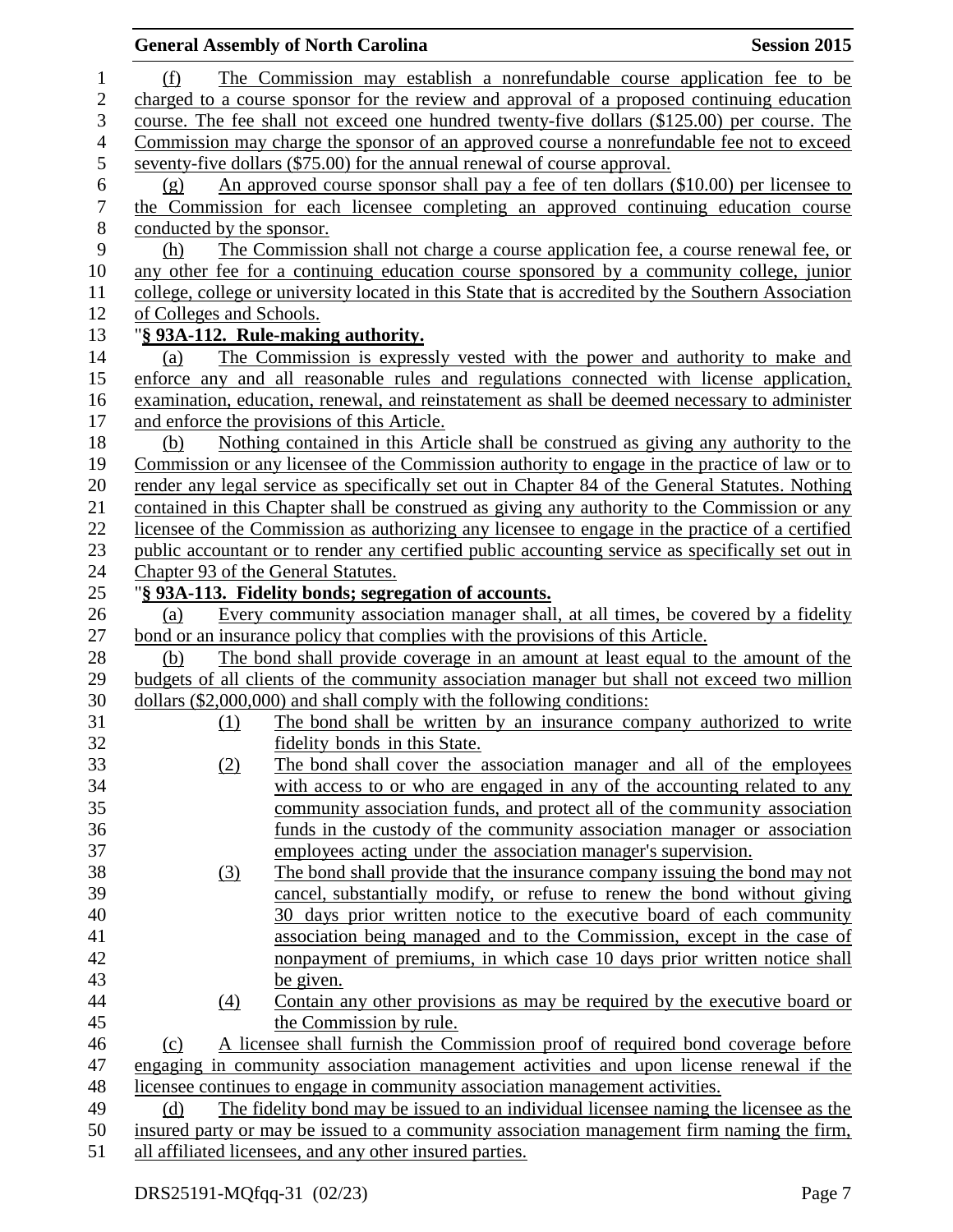|     |                  | <b>General Assembly of North Carolina</b>                                                        | <b>Session 2015</b> |
|-----|------------------|--------------------------------------------------------------------------------------------------|---------------------|
| (e) |                  | The Commission may establish rules related to the manner in which a community                    |                     |
|     |                  | association manager handles and accounts for monies coming into the manager's custody that       |                     |
|     |                  | belong to a community association. A community association manager with custody, dominion,       |                     |
|     |                  | or control of money belonging to a community association or money belonging to a member of       |                     |
|     |                  | a community association shall comply with all the following:                                     |                     |
|     | (1)              | Safeguard and account for the money promptly and accurately.                                     |                     |
|     | (2)              | Promptly deposit the money into federally insured accounts in a bank,                            |                     |
|     |                  | savings institution, or credit union lawfully doing business in North Carolina                   |                     |
|     |                  | that consents to the jurisdiction of the Commission for the examination of its                   |                     |
|     |                  | records necessary to enforce this Article.                                                       |                     |
|     | (3)              | Segregate the money in an account or accounts used exclusively for the                           |                     |
|     |                  | deposit and maintenance of funds belonging only to one association and not                       |                     |
|     |                  | commingle the money belonging to one association with money belonging to                         |                     |
|     |                  | another association, the manager, or another person or entity.                                   |                     |
|     | (4)              | Obtain written authorization if any interest or other income earned by the                       |                     |
|     |                  | money is to be paid to any person or party other than the association or                         |                     |
|     |                  | member to whom the money belongs.                                                                |                     |
|     | (5)              | Create and maintain books and records sufficient to demonstrate compliance                       |                     |
|     |                  | with the provisions of this section and rules adopted by the Commission.                         |                     |
|     | (6)              | Upon depositing the money as provided in this subsection, expend, remit, or                      |                     |
|     |                  | invest the money as directed by the association to whom the money belongs                        |                     |
|     |                  | and provide an accurate account of any expenditure, remittance, or                               |                     |
|     |                  | investment.                                                                                      |                     |
|     |                  | "§ 93A-114. Disciplinary action by the Commission; injunctions.                                  |                     |
| (a) |                  | The Commission shall have the authority to take disciplinary action. Upon its own                |                     |
|     |                  | initiative or upon the complaint of any person, the Commission may investigate the actions of    |                     |
|     |                  | any person or entity licensed under this Article, or any other person or entity who shall assume |                     |
|     |                  | to act in such capacity. If the Commission finds probable cause that a licensee has violated any |                     |
|     |                  | of the provisions of this Article, the Commission may hold a hearing on the allegations of       |                     |
|     |                  | misconduct under Article 3A of Chapter 150B of the General Statutes.                             |                     |
|     |                  | The Commission may suspend or revoke a license issued under the provisions of this               |                     |
|     |                  | Article or reprimand a licensee if, following a hearing, the Commission adjudges the licensee to |                     |
|     |                  | be guilty of any of the following:                                                               |                     |
|     | (1)              | Making any willful or negligent misrepresentation or any willful or negligent                    |                     |
|     |                  | omission of material fact.                                                                       |                     |
|     | (2)              | Pursuing a course of misrepresentation or making of false promises through                       |                     |
|     |                  | employees, advertising, or otherwise.                                                            |                     |
|     | (3)              | Engaging in gross negligence or gross incompetence as a community                                |                     |
|     |                  | association manager.                                                                             |                     |
|     | $\left(4\right)$ | Engaging in any act or service for which an active community association                         |                     |
|     |                  | manager license is required with an expired or inactive license.                                 |                     |
|     | (5)              | Failing, within a reasonable time, to account for or remit any monies                            |                     |
|     |                  | belonging to a community association or others coming into the community                         |                     |
|     |                  | association manager's possession in his or her capacity as a community                           |                     |
|     |                  | association manager.                                                                             |                     |
|     | (6)              | Commingling funds belonging to one community association with funds                              |                     |
|     |                  | belonging to another community association, or with money belonging to the                       |                     |
|     |                  | community association manager, or failure to maintain, deposit, or safeguard                     |                     |
|     |                  | the money of a community association as required by G.S. 93A-113.                                |                     |
|     | (7)              | Being unworthy or incompetent to act as a community association manager                          |                     |
|     |                  | by acting in a manner as to endanger the interest of the public.                                 |                     |
|     |                  |                                                                                                  |                     |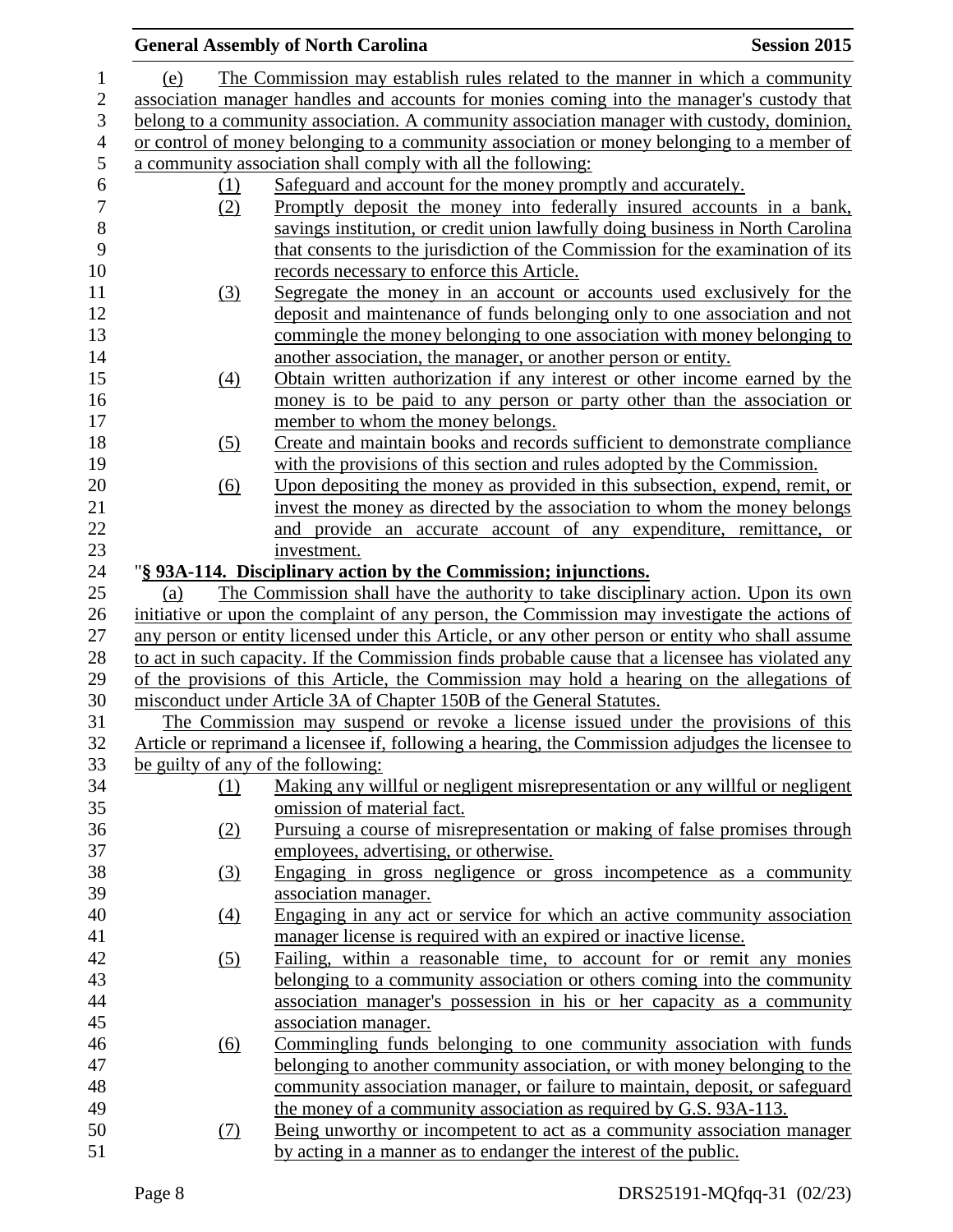|                     | <b>General Assembly of North Carolina</b>                                                            | <b>Session 2015</b> |
|---------------------|------------------------------------------------------------------------------------------------------|---------------------|
| (8)                 | Paying or offering to pay valuable consideration to any person or entity for                         |                     |
|                     | acts or services performed in violation of this Article.                                             |                     |
| (9)                 | Failing to adequately or reasonably supervise an employee in accordance                              |                     |
|                     | with G.S. 93A-104(6).                                                                                |                     |
| (10)                | Any other conduct which constitutes improper, fraudulent, or dishonest                               |                     |
|                     | dealing.                                                                                             |                     |
| (11)                | Performing or undertaking to perform any legal service, as set forth in                              |                     |
|                     | Chapter 84 of the General Statutes or a certified public accounting service as                       |                     |
|                     | set forth in Chapter 93 of the General Statutes.                                                     |                     |
|                     | Violating any rule adopted by the Commission or any provision of this                                |                     |
| (12)                |                                                                                                      |                     |
|                     | Article, or aiding and abetting any person or entity in such a violation.                            |                     |
| (b)                 | The Commission may suspend or revoke a license issued to a community                                 |                     |
|                     | association manager or reprimand any licensee when any of the following occur:                       |                     |
| $\Omega$            | The licensee has obtained a license by false or fraudulent representations.                          |                     |
| (2)                 | The licensee has been convicted or has entered a plea of guilty or no contest                        |                     |
|                     | upon which a final judgment has been entered by a court of competent                                 |                     |
|                     | jurisdiction, of any misdemeanor or felony that involves false pretenses,                            |                     |
|                     | misrepresentation, deceit, extortion, theft, bribery, fraud, embezzlement,                           |                     |
|                     | larceny, false pretenses, forgery, misappropriation of funds or property,                            |                     |
|                     | perjury, conspiracy, or any other offense involving dishonesty, breach of                            |                     |
|                     | trust, or moral turpitude or otherwise demonstrating professional unfitness or                       |                     |
|                     | reasonably affecting the licensee's performance in the community                                     |                     |
|                     | association management business.                                                                     |                     |
| (3)                 | The community association manager's unlicensed employee, who is exempt                               |                     |
|                     | from the provisions of this Article, has committed, in the regular course of                         |                     |
|                     | business, any act which, if committed by the community association                                   |                     |
|                     | manager, would constitute a violation of this Article and for which the                              |                     |
|                     | community association manager could be disciplined.                                                  |                     |
| (4)                 | The licensee, who is also a member of another licensed profession or                                 |                     |
|                     | occupation, has been disciplined by another licensing board for any offense                          |                     |
|                     | under any law involving fraud, theft, misrepresentation, breach of trust or                          |                     |
|                     | fiduciary responsibility, or willful or negligent malpractice.                                       |                     |
| (c)                 | The Commission may appear in its own name in superior court in actions for                           |                     |
|                     | injunctive relief, a restraining order, or other appropriate action to prevent any person or entity  |                     |
|                     | from violating the provisions of this Article or rules adopted by the Commission. The superior       |                     |
|                     | court shall have the power to grant injunctive relief even if criminal prosecution has been or       |                     |
|                     | may be instituted as a result of the violations, and regardless of whether the person or entity is a |                     |
|                     | licensee of the Commission.                                                                          |                     |
| (d)                 | In any contested case pursuant to Chapter 150B of the General Statutes in which the                  |                     |
|                     | Commission takes disciplinary action authorized by this Article, the Commission may also             |                     |
|                     | impose reasonable conditions, restrictions, limitations, and probation upon the license,             |                     |
|                     | registration, or approval issued to the disciplined person or entity. In any contested case          |                     |
|                     | concerning an application for licensure or school, sponsor, instructor or course approval, the       |                     |
|                     | Commission may impose reasonable conditions, restrictions, and limitations on any license,           |                     |
|                     | registration, or approval it might issue as part of its final decision.                              |                     |
| (e)                 | The Commission may assess and recover its reasonable costs for the investigation                     |                     |
|                     | and hearing as part of its order in any case where disciplinary action is taken against a licensee   |                     |
| under this Article. |                                                                                                      |                     |
| (f)                 | When a person or entity licensed under this Article is accused of any act, omission,                 |                     |
|                     | or misconduct which could subject the licensee to disciplinary action, the licensee, with the        |                     |
|                     | consent and approval of the Commission, may surrender the license and all the rights and             |                     |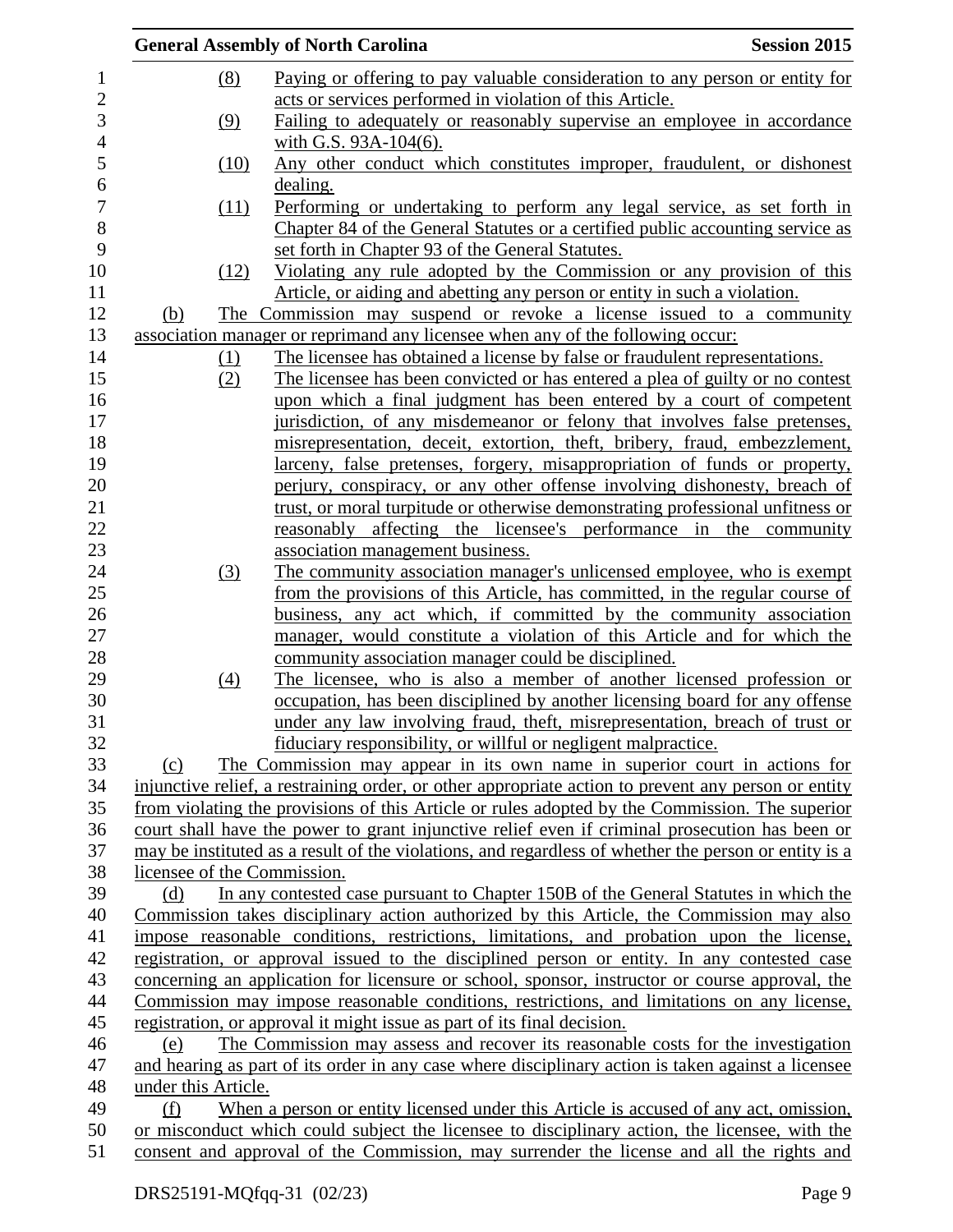## **General Assembly of North Carolina Session 2015**  privileges pertaining to it for a period of time established by the Commission. A person or entity who surrenders a license shall not thereafter be eligible for or submit any application for licensure as a community association manager during the period of license surrender. (g) The Executive Director of the Commission shall transmit a certified copy of all final orders of the Commission suspending or revoking licenses issued under this Article to the clerk 6 of superior court of the county in which the licensee maintains his, her or its principal place of business. The clerk shall enter the order upon the judgment docket. business. The clerk shall enter the order upon the judgment docket. "**§ 93A-115. Subpoena authority.** The Commission shall have authority to issue subpoenas as set forth in G.S. 93A-6.1(a). The Commission shall be exempt from the requirements of Chapter 53B of the General Statutes with regard to subpoenas issued to compel the production of community association accounts if the community association is managed by a licensee that is the subject of an investigation or contested case by the Commission. Notwithstanding the exemption, the Commission shall send a copy of the subpoena to the licensee at the licensee's address of record by regular mail. "**§ 93A-116. Penalty for violations.** Any person violating the provisions of this Article shall upon conviction thereof be deemed guilty of a Class 1 misdemeanor. Each unlawful act or practice constitutes a distinct and separate offense. "**§ 93A-117. Records; written contracts required.** (a) No action between a community association manager and the manager's client for recovery under an agreement for community association manager services is valid unless the contract is reduced to writing and signed by the party to be charged or by some other person 23 lawfully authorized by the party to sign. (b) All licensed community association managers shall maintain full and accurate records of business the licensees have engaged in pursuant to their licenses. The Commission shall have the authority to create rules relating to the types of records that must be maintained and shall include, but not limited to, a written, signed community association management contract for each community association managed and bank statements for each community association. Licensees shall retain records for no less than three years. Licensees shall furnish their records to the Commission on demand and without prior notice. "**§§ 93A-118 through 93A-149. Reserved for future codification purposes.** "Part 2. Private Community Association Manager Schools. "**§ 93A-150. Authority of Commission to conduct investigations, issue licenses, and promulgate regulations.** The Commission shall have authority to issue licenses to private community association manager schools as defined herein which have complied with the requirements of this Article and regulations promulgated by the Commission. Through licensing applications, periodic reports required of licensed schools, periodic investigations and inspections of schools, and appropriate regulations, the Commission shall exercise general supervisory authority over private community association manager schools, the object of such supervision being to protect the public interest and to assure the conduct of quality community association manager education programs. The Commission is authorized and directed to promulgate such regulations as it deems necessary which are not inconsistent with the provisions and subject matter of this Part. "**§ 93A-151. License required; application for license; fees; requirements for issuance of license.** (a) No person, partnership, corporation, or association shall operate, maintain, or offer to operate in this State a private community association manager school as defined herein unless a license is first obtained from the Commission in accordance with the provisions of this Article and the rules and regulations promulgated by the Commission under this Article. For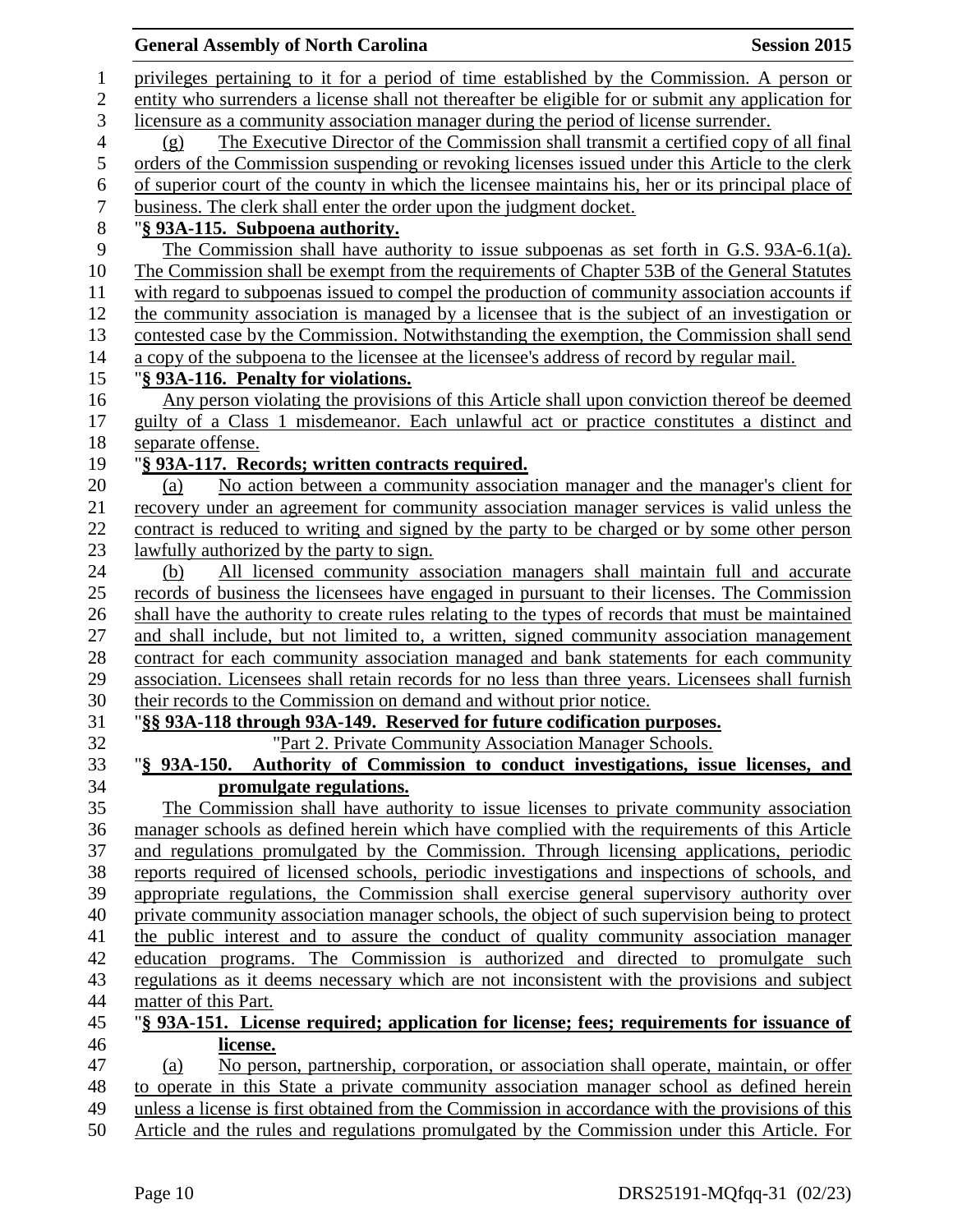|                  |                   | <b>General Assembly of North Carolina</b>                                                         | <b>Session 2015</b> |
|------------------|-------------------|---------------------------------------------------------------------------------------------------|---------------------|
| 1                |                   | licensing purposes, each branch location where a school conducts courses shall be considered a    |                     |
| $\mathbf{2}$     |                   | separate school requiring a separate license.                                                     |                     |
| 3                | (b)               | Application for a license shall be filed in the manner and upon the forms prescribed              |                     |
| $\overline{4}$   |                   | by the Commission for that purpose. The Commission may by rule set nonrefundable                  |                     |
| $\mathfrak{S}$   |                   | application fees not to exceed two hundred fifty dollars (\$250.00) for each school location and  |                     |
| $\sqrt{6}$       |                   | fifty dollars (\$50.00) for each community association manager pre-licensing or continuing        |                     |
| $\boldsymbol{7}$ |                   | education course. The application for a license shall be accompanied by the appropriate fees      |                     |
| $8\,$            |                   | and shall contain all of the following:                                                           |                     |
| 9                | (1)               | Name and address of the applicant and the school.                                                 |                     |
| 10               | (2)               | Names, biographical data, and qualifications of directors, administrators, and                    |                     |
| 11               |                   | instructors.                                                                                      |                     |
| 12               | (3)               | Description of school facilities and equipment.                                                   |                     |
| 13               | $\left(4\right)$  | Description of courses to be offered and instructional materials to be                            |                     |
| 14               |                   | utilized.                                                                                         |                     |
| 15               | (5)               | Information on financial resources available to equip and operate the school.                     |                     |
| 16               | $\underline{(6)}$ | Information on school policies and procedures regarding administration,                           |                     |
| 17               |                   | record keeping, entrance requirements, registration, tuition and fees, grades,                    |                     |
| 18               |                   | student progress, attendance, and student conduct.                                                |                     |
| 19               | (7)               | Copies of bulletins, catalogues, and other official school publications.                          |                     |
| 20               | (8)               | Copy of bond required by G.S. 93A-153.                                                            |                     |
| 21               | (9)               | Such additional information as the Commission may deem necessary to                               |                     |
| 22               |                   | enable it to determine the adequacy of the instructional program and the                          |                     |
| 23               |                   | ability of the applicant to operate a school in such a manner as would best                       |                     |
| 24               |                   | serve the public interest.                                                                        |                     |
| 25               | (c)               | After due investigation and consideration by the Commission, a license shall be                   |                     |
| 26               |                   | issued to the school when it is shown to the satisfaction of the Commission that the school is in |                     |
| 27               |                   | compliance with the following standards, as well as the requirements of any supplemental          |                     |
| 28               |                   | regulations of the Commission regarding these standards:                                          |                     |
| 29               | (1)               | The program of instruction is adequate in terms of quality, content, and                          |                     |
| 30               |                   | duration.                                                                                         |                     |
| 31               | (2)               | The director, administrators, and instructors are adequately qualified by                         |                     |
| 32               |                   | reason of education and experience.                                                               |                     |
| 33               | (3)               | There are adequate facilities, equipment, instructional materials, and                            |                     |
| 34               |                   | instructor personnel to provide quality instruction.                                              |                     |
| 35               | (4)               | The school has adopted adequate policies and procedures regarding                                 |                     |
| 36               |                   | instruction, record keeping, entrance requirements,<br>administration,                            |                     |
| 37               |                   | registration, tuition and fees, grades, student progress, attendance, and                         |                     |
| 38               |                   | student conduct.                                                                                  |                     |
| 39               | (5)               | The school publishes and provides to all students upon enrollment a bulletin,                     |                     |
| 40               |                   | catalogue, or similar official publication which is certified as being true and                   |                     |
| 41               |                   | correct in content and policy by an authorized school official, and which                         |                     |
| 42               |                   | contains the following information:                                                               |                     |
| 43               |                   | Identifying data and publication date.<br><u>a.</u>                                               |                     |
| 44               |                   | <u>b.</u><br>The school name and its full-time officials and faculty.                             |                     |
| 45               |                   | school's policies and procedures relating<br>The<br>$\underline{c}$ .                             | entrance<br>to      |
| 46               |                   | requirements, registration, grades, student progress, attendance,                                 |                     |
| 47               |                   | student conduct, and refund of tuition and fees.                                                  |                     |
| 48               |                   | A detailed schedule of tuition and fees.<br><u>d.</u>                                             |                     |
| 49               |                   | A detailed outline of all courses offered.<br>e.                                                  |                     |
| 50               | <u>(6)</u>        | The school maintains adequate records as prescribed by the Commission in                          |                     |
| 51               |                   | regard to grades, attendance, registration, and financial operations.                             |                     |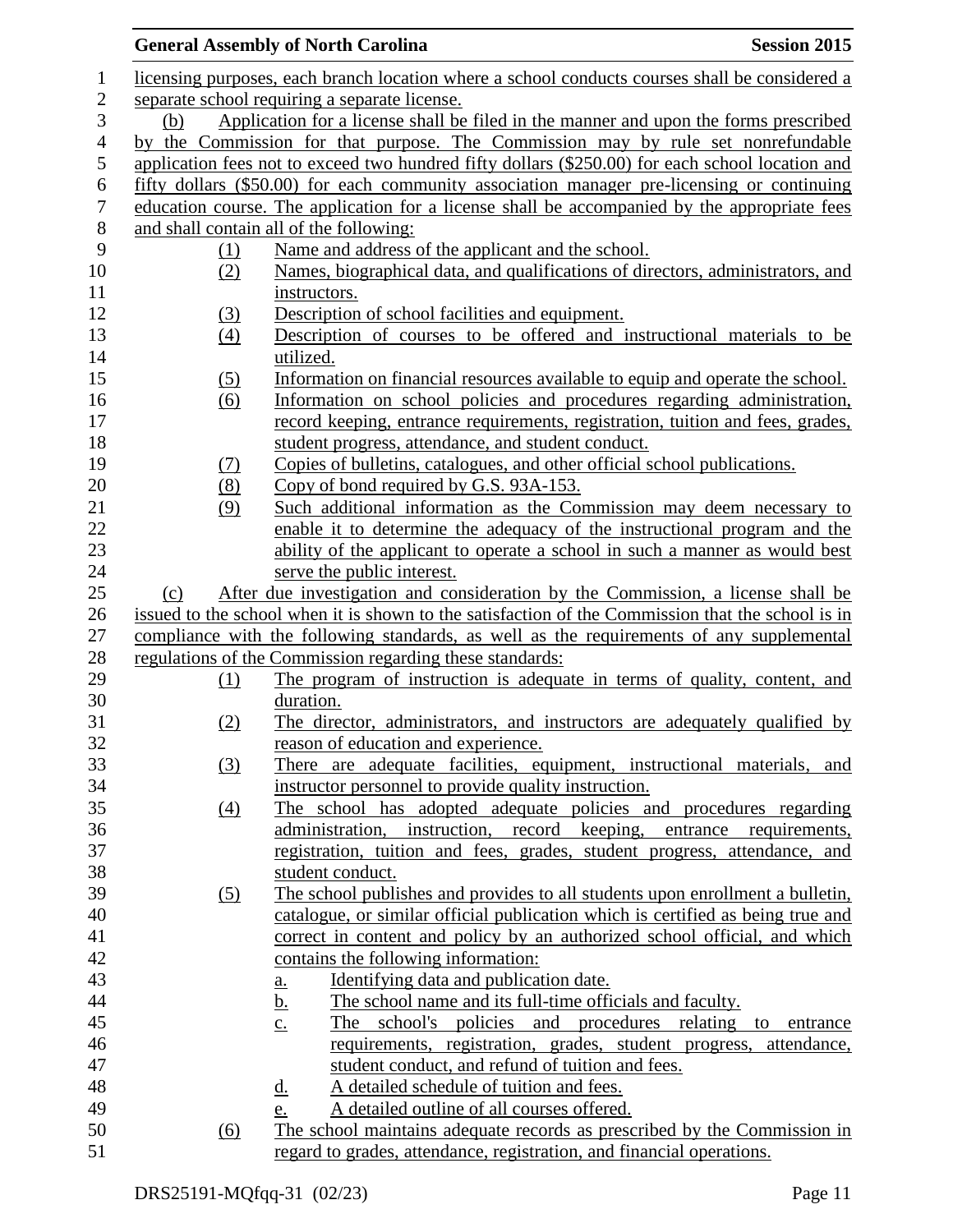|                       | <b>General Assembly of North Carolina</b>                                                                                                                               | <b>Session 2015</b> |
|-----------------------|-------------------------------------------------------------------------------------------------------------------------------------------------------------------------|---------------------|
| (7)                   | The school has established institutional standards relating to grades,                                                                                                  |                     |
|                       | attendance, and progress and the standards are enforced in a satisfactory                                                                                               |                     |
|                       | manner.                                                                                                                                                                 |                     |
| (8)                   | The applicant is financially sound and capable of fulfilling educational                                                                                                |                     |
|                       | commitments made to students.                                                                                                                                           |                     |
| (9)                   | The school's owners, directors, administrators, and instructors are of good                                                                                             |                     |
|                       | reputation and character.                                                                                                                                               |                     |
| (10)                  | The school's facilities and equipment comply with all applicable local, State,                                                                                          |                     |
|                       | and federal laws and regulations regarding health, safety, and welfare,                                                                                                 |                     |
|                       | including the Americans with Disabilities Act and other laws relating to                                                                                                |                     |
|                       | accessibility standards for places of public accommodation.                                                                                                             |                     |
| (11)                  | The school does not utilize advertising of any type which is false or                                                                                                   |                     |
|                       | misleading, either by actual statement, omission, or intimation.                                                                                                        |                     |
| (12)                  | Such additional standards as may be deemed necessary by the Commission                                                                                                  |                     |
|                       | to assure the conduct of adequate instructional programs and the operation of                                                                                           |                     |
|                       | schools in a manner which will best serve the public interest.                                                                                                          |                     |
|                       | "§ 93A-152. Duration and renewal of licenses; transfer of school ownership.                                                                                             |                     |
| (a)                   | All licenses issued shall expire on June 30 following the date of issuance.                                                                                             |                     |
| (b)                   | Licenses shall be renewable annually on July 1, provided that a renewal application                                                                                     |                     |
|                       | accompanied by the appropriate renewal fees has been filed not later than June 1 in the form                                                                            |                     |
|                       | and manner prescribed by the Commission, and provided further that the applicant and school                                                                             |                     |
|                       | are found to be in compliance with the standards established for issuance of an original license.                                                                       |                     |
|                       | The Commission may, by rule, set nonrefundable renewal fees not to exceed one hundred                                                                                   |                     |
|                       | twenty-five dollars (\$125.00) for each school location and twenty-five dollars (\$25.00) for each                                                                      |                     |
| (c)                   | community association manager pre-licensing and continuing education course.<br>In the event a school is sold or ownership is otherwise transferred, the license issued |                     |
|                       | to the original owner is not transferable to the new owner. A new owner must make application                                                                           |                     |
|                       | for an original license as prescribed by this Article and Commission regulations.                                                                                       |                     |
|                       | "§ 93A-153. Execution of bond required; applicability to branch schools; actions upon                                                                                   |                     |
| bond.                 |                                                                                                                                                                         |                     |
| (a)                   | Before the Commission shall issue a license, the applicant shall execute a bond in                                                                                      |                     |
|                       | the sum of five thousand dollars (\$5,000), payable to the State of North Carolina, signed by a                                                                         |                     |
|                       | solvent guaranty company authorized to do business in the State of North Carolina, and                                                                                  |                     |
|                       | conditioned that the principal in said bond will carry out and comply with each and every                                                                               |                     |
|                       | contract or agreement, written or verbal, made and entered into by the applicant's school acting                                                                        |                     |
|                       | by and through its officers and agents with any student who desires to enter such school and to                                                                         |                     |
|                       | take any courses offered therein and that said principal will refund to such students all amounts                                                                       |                     |
|                       | collected in tuition and fees in case of failure on the part of the party obtaining a license from                                                                      |                     |
|                       | the Commission to open and operate a private community association manager school or to                                                                                 |                     |
|                       | provide the instruction agreed to or contracted for. A bond shall be required for each school for                                                                       |                     |
|                       | which a license is required and shall first be approved by the Commission and then filed with                                                                           |                     |
|                       | the clerk of superior court of the county in which the school is located, to be recorded by such                                                                        |                     |
|                       | clerk in a book provided for that purpose. A separate bond shall not be required for each branch                                                                        |                     |
| of a licensed school. |                                                                                                                                                                         |                     |
| (b)                   | In any case where the party licensed by the Commission fails to fulfill its                                                                                             |                     |
|                       | obligations under any contract or agreement, written or verbal, made and entered into with any                                                                          |                     |
|                       | student, upon the relation of the student entering into said contract or agreement, the State of                                                                        |                     |
|                       | North Carolina, by the Attorney General, shall have a cause of action against the principal and                                                                         |                     |
|                       | surety on the bond herein required for the full amount of payments made to such party, plus                                                                             |                     |
|                       | court costs and six percent (6%) interest from the date of payment of said amount. The action                                                                           |                     |
|                       | shall be brought in Wake County Superior Court within one year of the alleged default.                                                                                  |                     |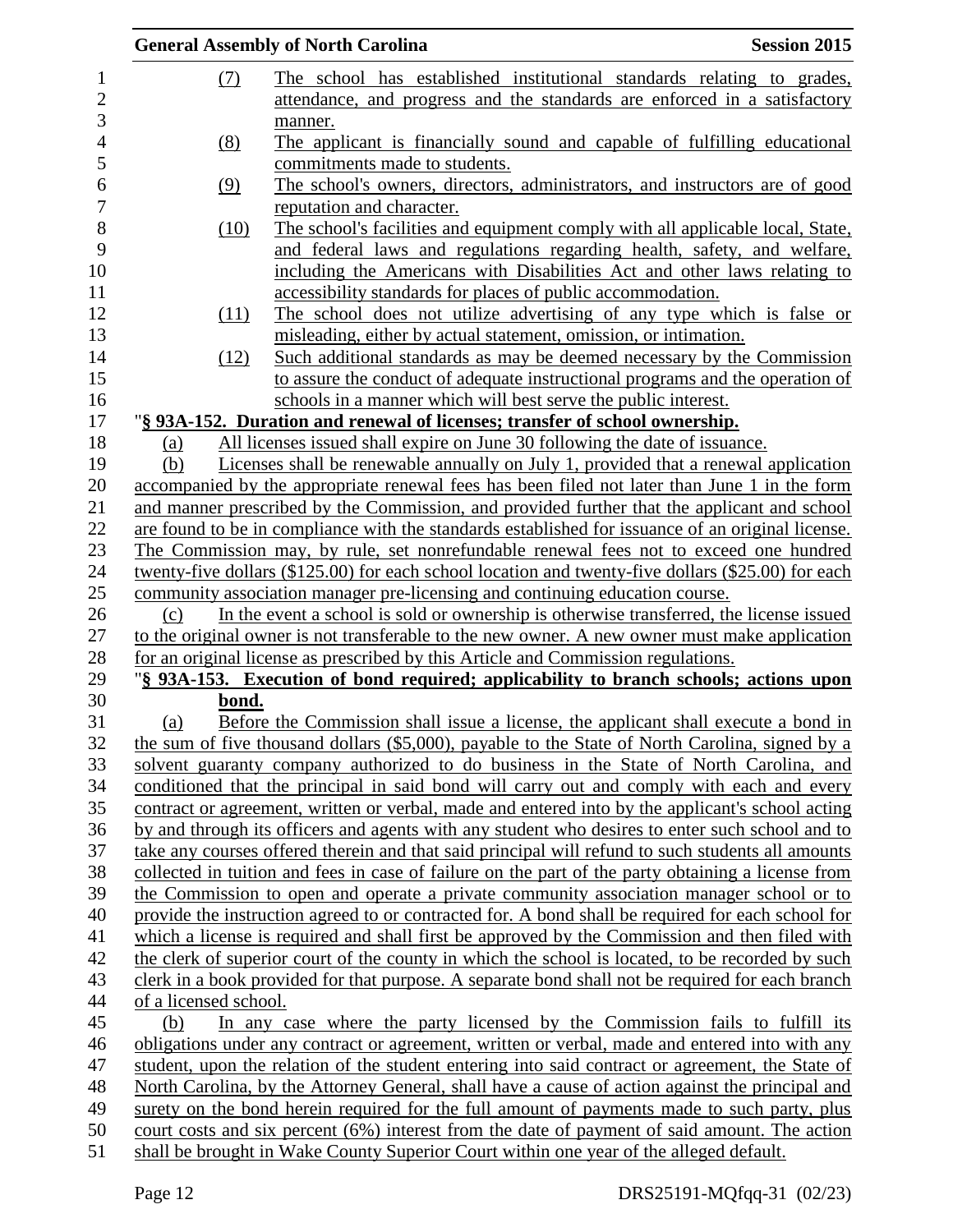|                   | <b>General Assembly of North Carolina</b><br><b>Session 2015</b>                                                                             |
|-------------------|----------------------------------------------------------------------------------------------------------------------------------------------|
|                   | "§ 93A-154. Contracts with unlicensed schools and evidences of indebtedness made null                                                        |
| and void.         |                                                                                                                                              |
|                   | All contracts or agreements entered into on or after July 1, 2016, by private community                                                      |
|                   | association manager schools, as defined in this Article, with students or prospective students,                                              |
|                   | and all promissory notes or other evidence of indebtedness taken on or after July 1, 2016, in                                                |
|                   | lieu of cash payments by such schools, shall be null and void unless such schools are duly                                                   |
|                   | licensed as required by this Article on the date of such contract or agreement or taking of any                                              |
|                   | promissory note or other evidence of indebtedness.                                                                                           |
|                   | "§ 93A-155. Suspension, revocation, or denial of license.                                                                                    |
|                   | The Commission shall have the power to suspend, revoke, deny issuance, or deny renewal                                                       |
|                   | of license to operate a private community association manager school. In all proceedings to                                                  |
|                   | suspend, revoke, or deny a license, the provisions of Chapter 150B of the General Statutes shall                                             |
|                   | be applicable. The Commission may suspend, revoke, or deny any license when it finds any of                                                  |
| the following:    |                                                                                                                                              |
| (1)               | That the applicant for or holder of such license has failed to comply with any                                                               |
|                   | of the provisions of this Article or the rules or regulations promulgated                                                                    |
|                   | thereunder.                                                                                                                                  |
| (2)               | That the applicant for or holder of such license has knowingly presented to                                                                  |
|                   | the Commission false or misleading information relating to matters within                                                                    |
|                   | the purview of the Commission under this Article.                                                                                            |
| (3)               | That the applicant for or holder of such license has presented to its students                                                               |
|                   | or prospective students false or misleading information relating to its                                                                      |
|                   | instructional program, the instructional programs of other institutions, or                                                                  |
|                   | employment opportunities.                                                                                                                    |
| (4)               | That the applicant for or holder of such license has failed to comply with the                                                               |
|                   | provisions of any contract or agreement entered into with a student.                                                                         |
| (5)               | That the applicant for or holder of such license has, at any time, refused to                                                                |
|                   | permit authorized representatives of the Commission to inspect the school,                                                                   |
|                   | or failed to make available information relating to matters within the                                                                       |
|                   | purview of the Commission under the provisions of this Article or any rules                                                                  |
|                   | or regulations promulgated pursuant to this Article.                                                                                         |
| $\underline{(6)}$ | That the applicant for or holder of such license or any officer of a corporate                                                               |
|                   | licensee or corporation applying for a license, any partner of a partnership                                                                 |
|                   | licensee or partnership applying for a license, or any member of a limited                                                                   |
|                   | liability company licensee or limited liability company applying for a license                                                               |
|                   | has pleaded guilty, entered a plea of nolo contendere, or been found guilty of                                                               |
|                   | a crime involving moral turpitude in any state or federal court."                                                                            |
|                   | "§§ 93A-156 through 93A-174. Reserved for future codification purposes.                                                                      |
|                   | <b>SECTION 2.</b> Chapter 93A of the General Statutes is amended by adding a new                                                             |
| Article to read:  |                                                                                                                                              |
|                   | "Article 8.                                                                                                                                  |
|                   | "Registration of Community Associations.                                                                                                     |
|                   | "§ 93A-175. Registration of community associations.                                                                                          |
| (a)               | Beginning January 1, 2016, and thereafter annually, every community association                                                              |
|                   | shall register the association with the Commission and shall provide the Commission with the                                                 |
|                   | following information about the association:                                                                                                 |
| $\Omega$          | The name, address, and contact information for the community association.                                                                    |
| (2)               | The names, addresses, e-mail addresses, and telephone numbers for each of                                                                    |
|                   | the members of the community association's board of directors.<br>The name and address of the agent for service of process for the community |
| $\left(3\right)$  | association.                                                                                                                                 |
|                   |                                                                                                                                              |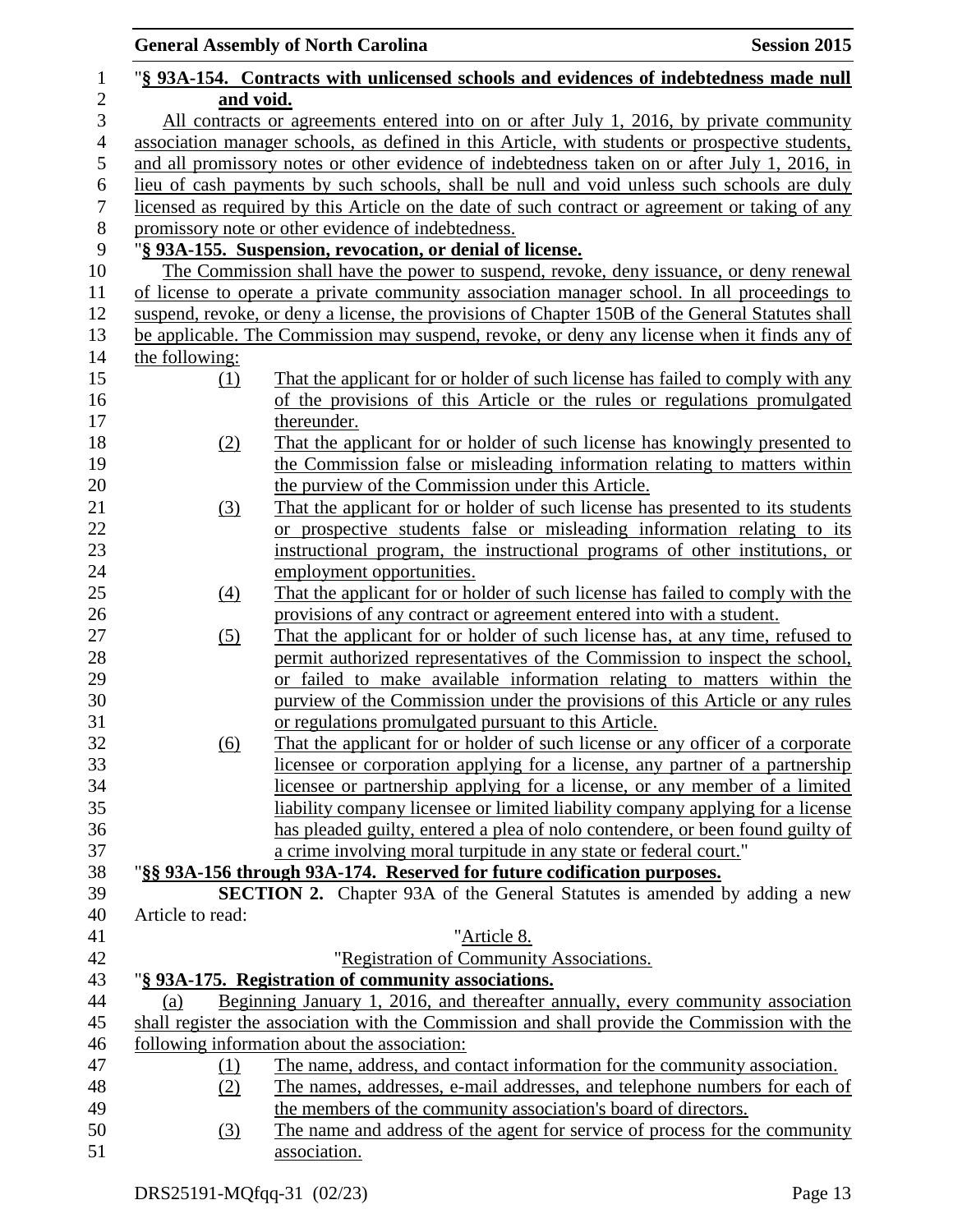|                | <b>General Assembly of North Carolina</b>                                                           | <b>Session 2015</b> |
|----------------|-----------------------------------------------------------------------------------------------------|---------------------|
| $\mathbf{1}$   | (4)<br>The county or counties where the property governed by the community                          |                     |
| $\overline{c}$ | association is located.                                                                             |                     |
| 3              | The name, address, email address, and telephone number of the community<br>(5)                      |                     |
| $\overline{4}$ | association's manager or management company, if any.                                                |                     |
| 5              | Any other information the Commission may require by rule.<br>(6)                                    |                     |
| 6              | The registration process and registration system shall be established in a manner<br>(b)            |                     |
| 7              | prescribed by the Commission by rule. The fee for annual registration, which must accompany         |                     |
| 8              | each annual registration, shall not exceed one hundred dollars (\$100.00). The registration fee     |                     |
| 9              | may not increase by more than ten dollars (\$10.00) during a 12-month period.                       |                     |
| 10             | Each community association required to register annually shall make any updates,<br>(c)             |                     |
| 11             | corrections or modifications to the information provided in the most recent registration with the   |                     |
| 12             | Commission within 15 days from the date of any such change.                                         |                     |
| 13             | In the event an association required to register with the Commission fails to register,<br>(d)      |                     |
| 14             | the Commission may seek an order in the superior court of Wake County or in the county              |                     |
| 15             | where the association is located to compel registration. In any event, an association required to   |                     |
| 16             | register with the Commission shall be prohibited from pursuing any legal remedy otherwise           |                     |
| 17             | available to it until the association has registered with the Commission and paid in full any       |                     |
| 18             | delinquent registration fees.                                                                       |                     |
| 19             | The Commission shall create, maintain, and make available to the public a directory<br>(e)          |                     |
| 20             | of registered community associations containing information about each association collected        |                     |
| 21             | as part of the registration.                                                                        |                     |
| 22             | The Commission shall have the power to make reasonable rules and regulations that<br>(f)            |                     |
| 23             | are not inconsistent with the provisions of this Article and the General Statutes of North          |                     |
| 24             | Carolina. The Commission may prescribe forms and procedures for submitting information to           |                     |
| 25             | the Commission."                                                                                    |                     |
| 26             | "§§ 93A-176 through 93A-190. Reserved for future codification purposes.                             |                     |
| 27             | <b>SECTION 2.</b> Subpart D of Part 4 of Article 13 of Chapter 143B of the General                  |                     |
| 28             | Statutes is amended by adding a new section to read:                                                |                     |
| 29             | "§ 143B-966. Criminal record checks of applicants for community association manager                 |                     |
| 30             | licensure.                                                                                          |                     |
| 31             | The Department of Public Safety may provide to the North Carolina Real Estate                       |                     |
| 32             | Commission from the State and National Repositories of Criminal Histories the criminal              |                     |
| 33             | history of any applicant for licensure pursuant to Article 8 of Chapter 93A of the General          |                     |
| 34             | Statutes. Along with the request, the Commission shall provide to the Department of Public          |                     |
| 35             | Safety the fingerprints of the applicant, a form signed by the applicant consenting to the          |                     |
| 36             | criminal record check and use of fingerprints and other identifying information required by the     |                     |
| 37             | State and National Repositories, and any additional information required by the Department of       |                     |
| 38             | <u>Public Safety. The applicant's fingerprints shall be forwarded to the State Bureau of</u>        |                     |
| 39             | Investigation for a search of the State's criminal history record file, and the State Bureau of     |                     |
| 40             | Investigation shall forward a set of fingerprints to the Federal Bureau of Investigation for a      |                     |
| 41             | national criminal history record check. The Commission shall keep all information obtained          |                     |
| 42             | pursuant to this section confidential. The Department of Public Safety may charge a fee to          |                     |
| 43             | offset the cost incurred by it to conduct a criminal record check under this section. The fee shall |                     |
| 44             | not exceed the actual cost of locating, editing, researching, and retrieving the information."      |                     |
| 45             | <b>SECTION 3.(a)</b> G.S. 47F-3-116(f)(1) is rewritten to read:                                     |                     |
| 46             | "§ 47F-3-116. Lien for sums due the association; enforcement.                                       |                     |
| 47             | .                                                                                                   |                     |
| 48             | (f)<br>Except as provided in subsection (h) of this section, the association, acting through        |                     |
| 49             | the executive board, may foreclose a claim of lien in like manner as a mortgage or deed of trust    |                     |
| 50             | on real estate under power of sale, as provided in Article 2A of Chapter 45 of the General          |                     |
| 51             | Statutes, if the assessment remains unpaid for 90 days or more. The association shall not           |                     |